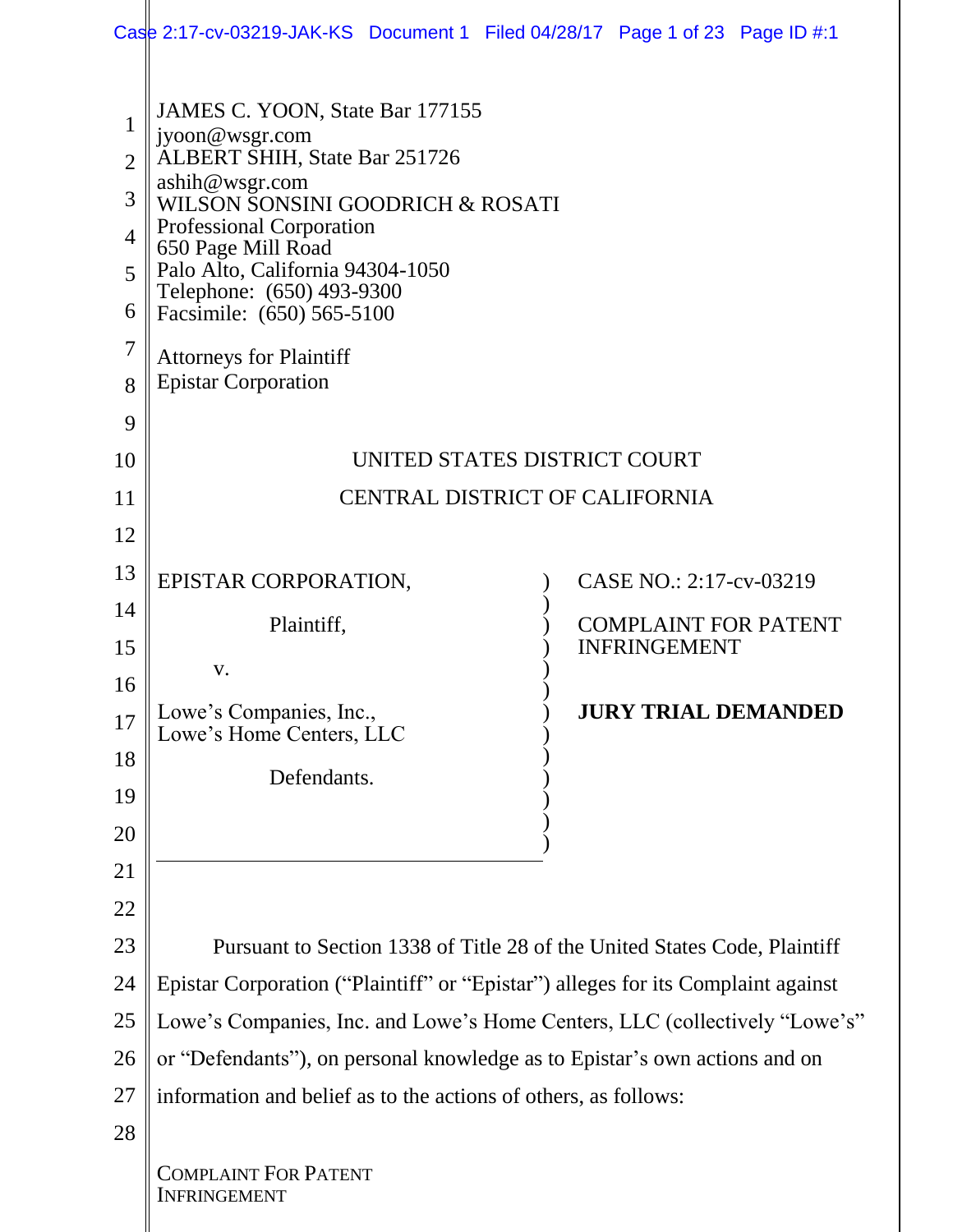1 2 3 4 5 6 7 8 9 10 11 12 13 14 15 16 17 18 19 20 21 22 23 24 25 26 27 28 COMPLAINT FOR PATENT INFRINGEMENT -2- 1. This Complaint arises under the patent laws of the United States, Title 35 of the United States Code. This Court has subject matter jurisdiction over this action under 35 U.S.C. § 271 *et seq*., 28 U.S.C. §§ 1331 and 1338(a). **THE PARTIES** 2. Plaintiff Epistar is a Taiwanese corporation with its principal place of business at 21 Li-Hsin Road, Science Park, Hsinchu 300, Taiwan. Epistar is one of the world's leading manufacturers of light-emitting diodes. 3. Upon information and belief, Defendant Lowe's Companies, Inc. ("LCI") is a North Carolina corporation having a principal place of business at 1000 Lowe's Boulevard, Mooresville, North Carolina 28117. 4. Upon information and belief, Defendant Lowe's Home Centers, LLC ("LHC") is a North Carolina company having a principal place of business at 1605 Curtis Bridge Road, North Wilkesboro, North Carolina 28697. 5. LHC owns and operates home improvement warehouses known as "Lowe's Home Improvement" warehouses in this State and District that sell the products alleged herein to infringe Epistar's patents-in-suit. **JURISDICTION AND VENUE** 6. The Court may exercise personal jurisdiction over Defendants because Defendants have continuous and systematic contacts with the State of California and, on information and belief, do business in this District. 7. Defendants conduct business in this District by importing, marketing, offering for sale, and selling its infringing products in this District. 8. Defendants maintain a store in this District at 4550 West Pico Blvd. Unit D-101, Los Angeles, CA, 90019. *See* Figures 1-2.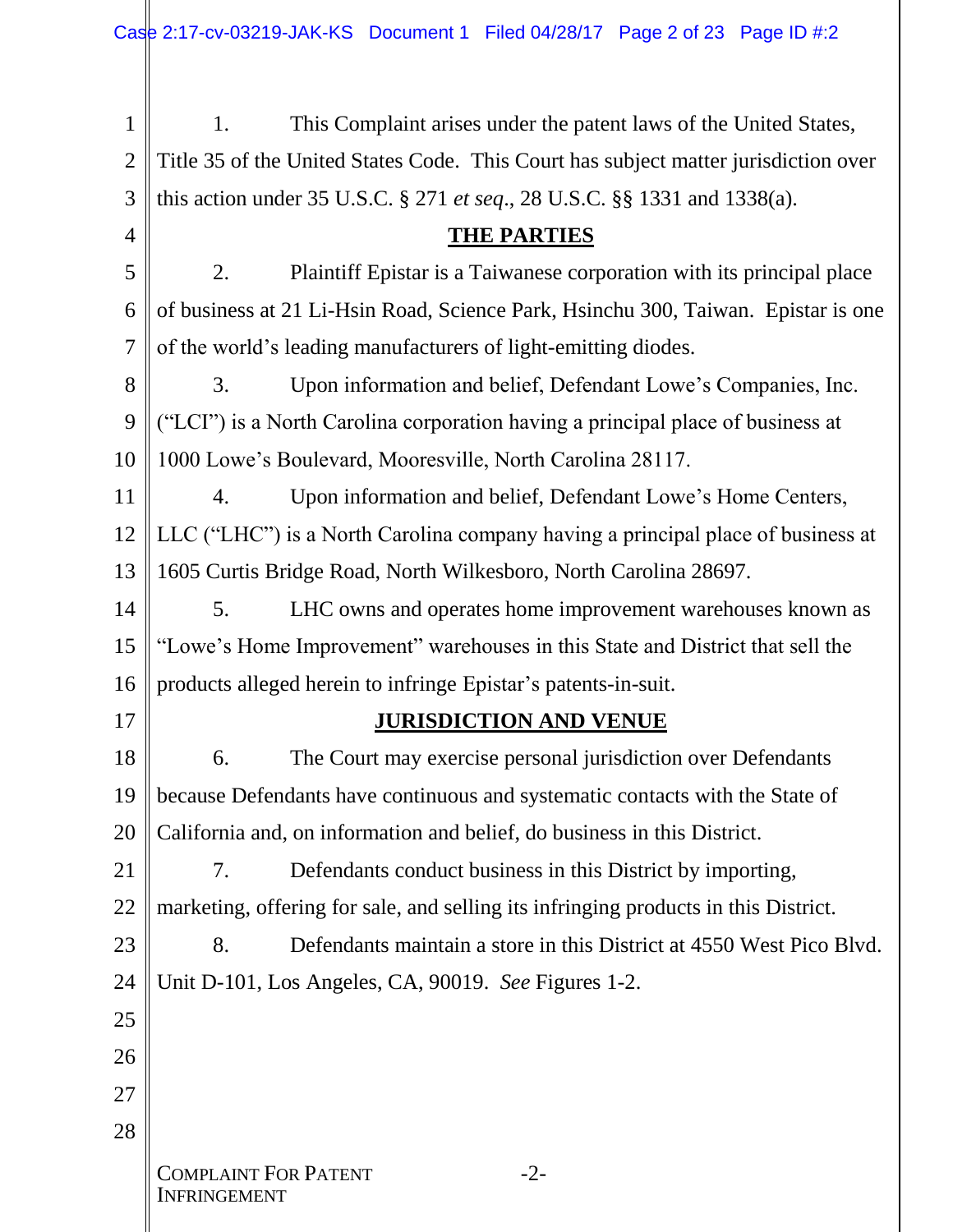#### Case 2:17-cv-03219-JAK-KS Document 1 Filed 04/28/17 Page 3 of 23 Page ID #:3

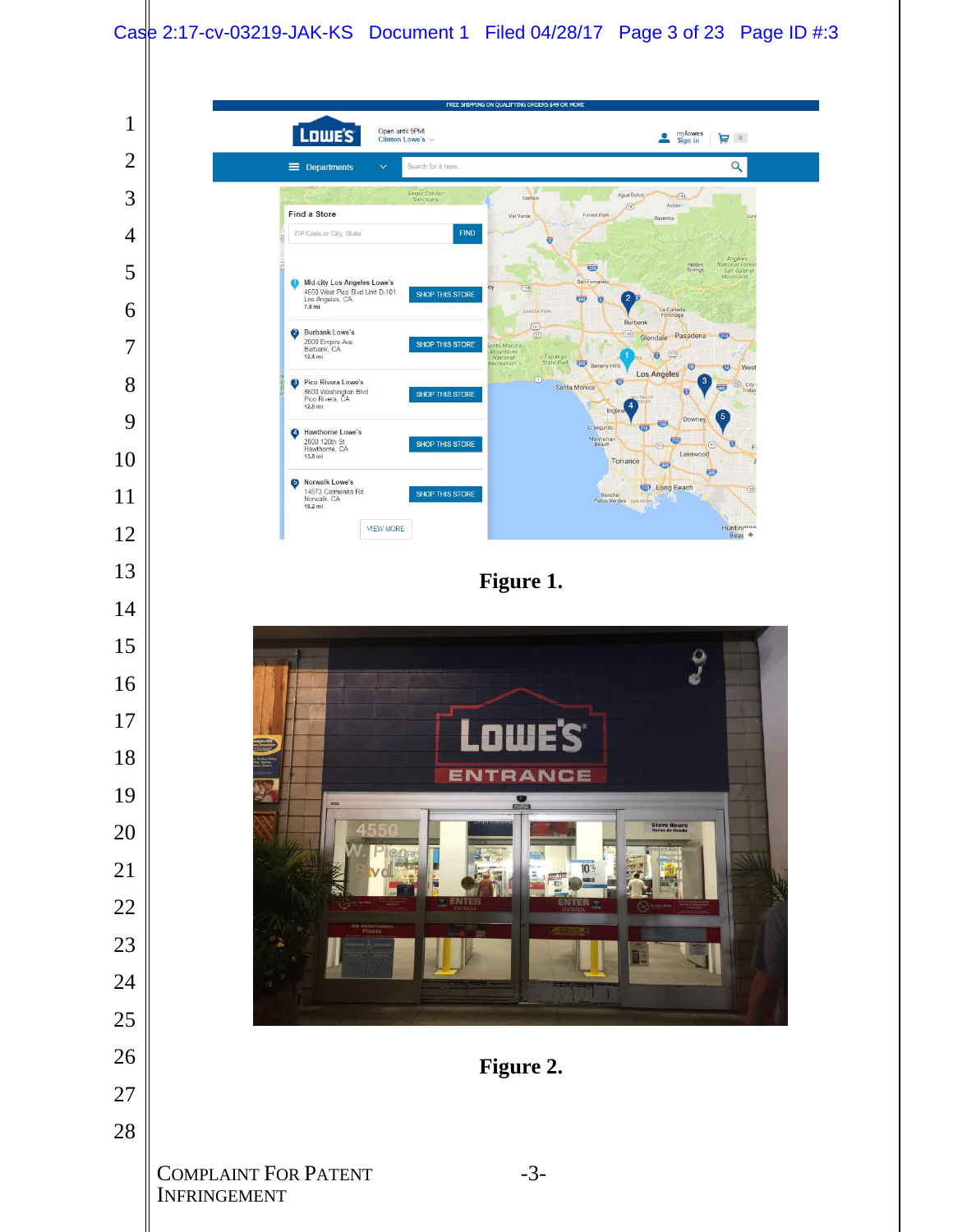9. Defendants partner to sell infringing Kichler branded products in the store located within this District at 4550 West Pico Blvd. Unit D-101, Los Angeles, CA, 90019. *See* Figures 3-5.

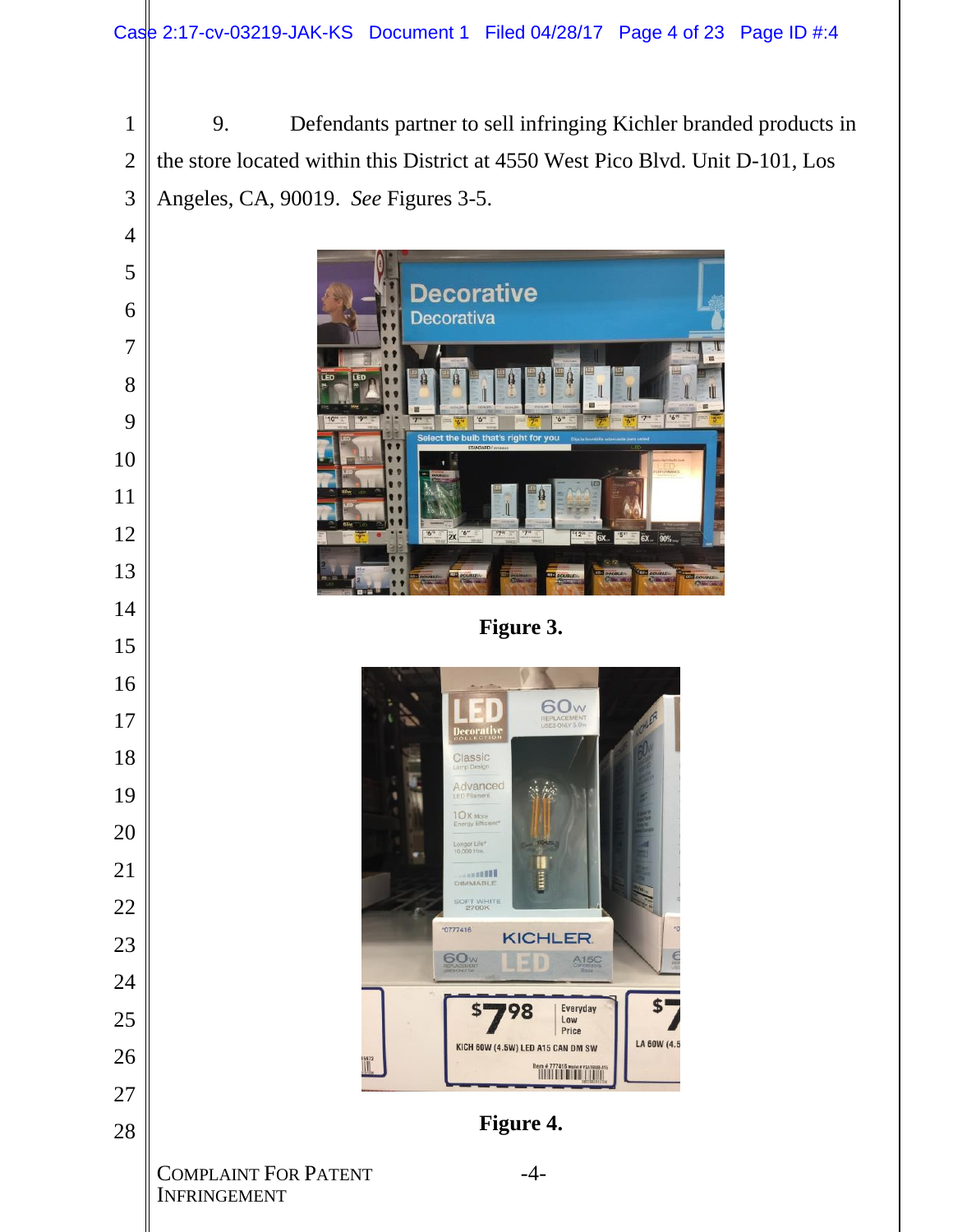|                                                                        | Case 2:17-cv-03219-JAK-KS Document 1 Filed 04/28/17 Page 5 of 23 Page ID #:5        |  |  |
|------------------------------------------------------------------------|-------------------------------------------------------------------------------------|--|--|
| 1<br>$\overline{2}$<br>3<br>$\overline{4}$<br>5<br>6<br>$\overline{7}$ | Item/Artículo #0777416<br>Model/Modelo #YGA16A08-A15C-CL-5W<br>LW005001-102016      |  |  |
| 8                                                                      | Figure 5.                                                                           |  |  |
| 9<br>10                                                                | 10.<br>Defendants partners to sell infringing Kichler branded products and          |  |  |
| 11                                                                     | Utilitech branded products by accessing Lowe's website in this District. See e.g.,  |  |  |
| 12                                                                     | Figure 6, available at https://www.lowes.com/pd/Kichler-Lighting-60-W-              |  |  |
| 13                                                                     | Equivalent-Dimmable-Soft-White-A15-LED-Decorative-Light-Bulb/1000115781             |  |  |
| 14                                                                     | (last visited Mar. 9, 2017); Figure 7, available at                                 |  |  |
| 15                                                                     | https://www.lowes.com/pd/Utilitech-60-W-Equivalent-Warm-White-A19-LED-              |  |  |
| 16                                                                     | <i>Light-Fixture-Light-Bulb/999957715</i> (last accessed Apr. 25, 2017); Kichler at |  |  |
| 17                                                                     | Lowe's, available at https://www.lowes.com/b/kichler.html (last accessed Mar. 9,    |  |  |
| 18                                                                     | 2017) ("Kichler and Lowe's are here to help you find the best lighting plan for     |  |  |
| 19                                                                     | your home."); Figures 2-4.                                                          |  |  |
| 20                                                                     |                                                                                     |  |  |
| 21                                                                     |                                                                                     |  |  |
| 22                                                                     |                                                                                     |  |  |
| 23                                                                     |                                                                                     |  |  |
| 24                                                                     |                                                                                     |  |  |
| 25                                                                     |                                                                                     |  |  |
| 26                                                                     |                                                                                     |  |  |
| 27                                                                     |                                                                                     |  |  |
| 28                                                                     | <b>COMPLAINT FOR PATENT</b><br>$-5-$<br><b>INFRINGEMENT</b>                         |  |  |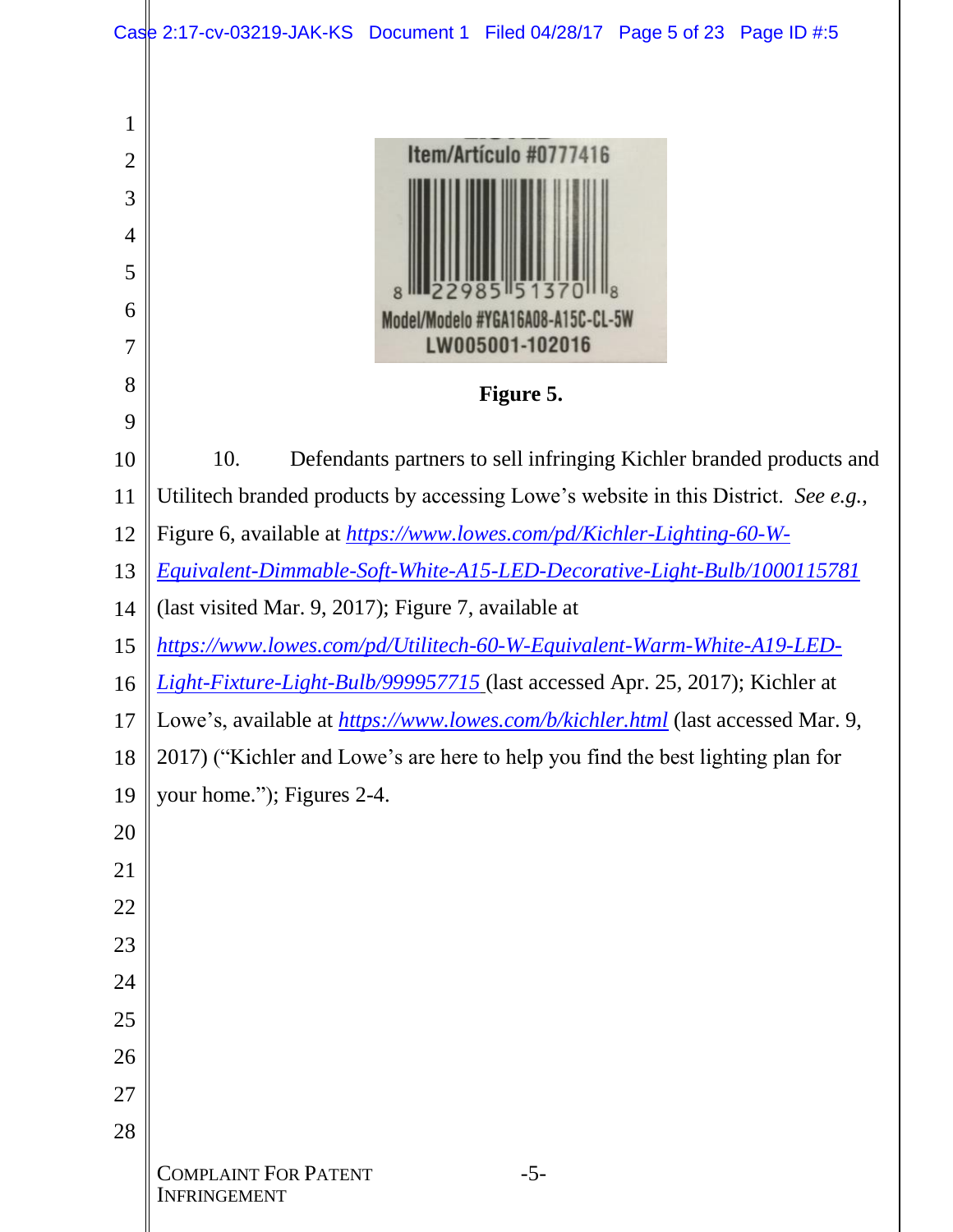## Case 2:17-cv-03219-JAK-KS Document 1 Filed 04/28/17 Page 6 of 23 Page ID #:6

| 1              | FREE SHIPPING ON QUALIFYING ORDERS \$49 OR MORE<br>Open until 9PM                                                                                                                          |
|----------------|--------------------------------------------------------------------------------------------------------------------------------------------------------------------------------------------|
| $\overline{2}$ | Lowe's<br>mylowes<br>$\frac{1}{\text{Sign in}}$<br>⊌ ਦ<br>Clinton Lowe's $\vee$<br>Q<br>$\equiv$ Departments<br>Search for it here.<br>$\checkmark$                                        |
| 3              | Lighting & Ceiling Fans > Light Bulbs > LED Light Bulbs                                                                                                                                    |
| 4              | Kichler Lighting 60 W Equivalent Dimmable Soft<br>ONLY AT LOWE'S<br>White A15 Led Decorative Light Bulb<br>Item # 777416 Model # YGA16AD8-A15C-<br>Federal Profiled Park <b>No reviews</b> |
| 5              | <b>'7.98</b><br>$CL-4.5$<br><b>Wattage Equivalent</b>                                                                                                                                      |
|                | 60                                                                                                                                                                                         |
| 6<br>7         | ADD TO CART<br>÷                                                                                                                                                                           |
|                | <b>E</b> SHARE<br><b>C SAVE</b>                                                                                                                                                            |
| 8              | Æ.<br>Lours)<br><b>FREE Store Pickup</b><br><b>Shipping &amp; Delivery</b>                                                                                                                 |
| 9              | Available!<br>9 available today at Clinton<br>Lowe's!<br>Aisle 1, Bay 8                                                                                                                    |
| 10             | <b>RI In-Store Map</b><br><b>Q</b> CHAT WITH LOWE'S                                                                                                                                        |
| 11             | Figure 6.                                                                                                                                                                                  |
| 12             |                                                                                                                                                                                            |
| 13             | Lowe's<br>Open until 10PM!<br>mylowes<br>Sign in<br>≗<br>ਦ ਼<br>Mid-city Los Angeles Lowe's $\vee$                                                                                         |
| 14             | 0 Q<br>$\equiv$ Departments<br>$\checkmark$<br>utilitech<br>Lighting & Ceiling Fans > Light Bulbs > LED Light Bulbs                                                                        |
| 15             | Utilitech 60 W Equivalent Warm White A19 LED<br>ONLY AT LOWE'S<br>Light Fixture Light Bulb                                                                                                 |
| 16             | Item #747481 Model # YGA03A41-A19-<br>★★★☆☆ (33 Reviews)<br>\$0.99<br>9W-830                                                                                                               |
| 17             | ₩<br>$\ddot{}$                                                                                                                                                                             |
| 18             | ADD TO CART<br>1<br><b>V SAVE</b><br><b>E'</b> SHARE                                                                                                                                       |
| 19             |                                                                                                                                                                                            |
| 20             | 4.<br>Lours<br><b>FREE Store Pickup</b><br><b>Delivery</b><br>334 available today at Mid-city<br>Delivery available as soon as                                                             |
| 21             | Los Angeles Lowe's!<br>tomorrow!<br><b>IV In-Store Map</b>                                                                                                                                 |
| 22             | <b>CHECK OTHER STORES</b>                                                                                                                                                                  |
| 23             | Figure 7.                                                                                                                                                                                  |
| 24             |                                                                                                                                                                                            |
| 25             | 11.<br>Because Defendants have availed themselves of the privileges of                                                                                                                     |
| 26             | conducting activities in this District, Defendants are subject to personal jurisdiction                                                                                                    |
| 27             | in this District.                                                                                                                                                                          |
| 28             |                                                                                                                                                                                            |
|                | <b>COMPLAINT FOR PATENT</b><br>$-6-$<br><b>INFRINGEMENT</b>                                                                                                                                |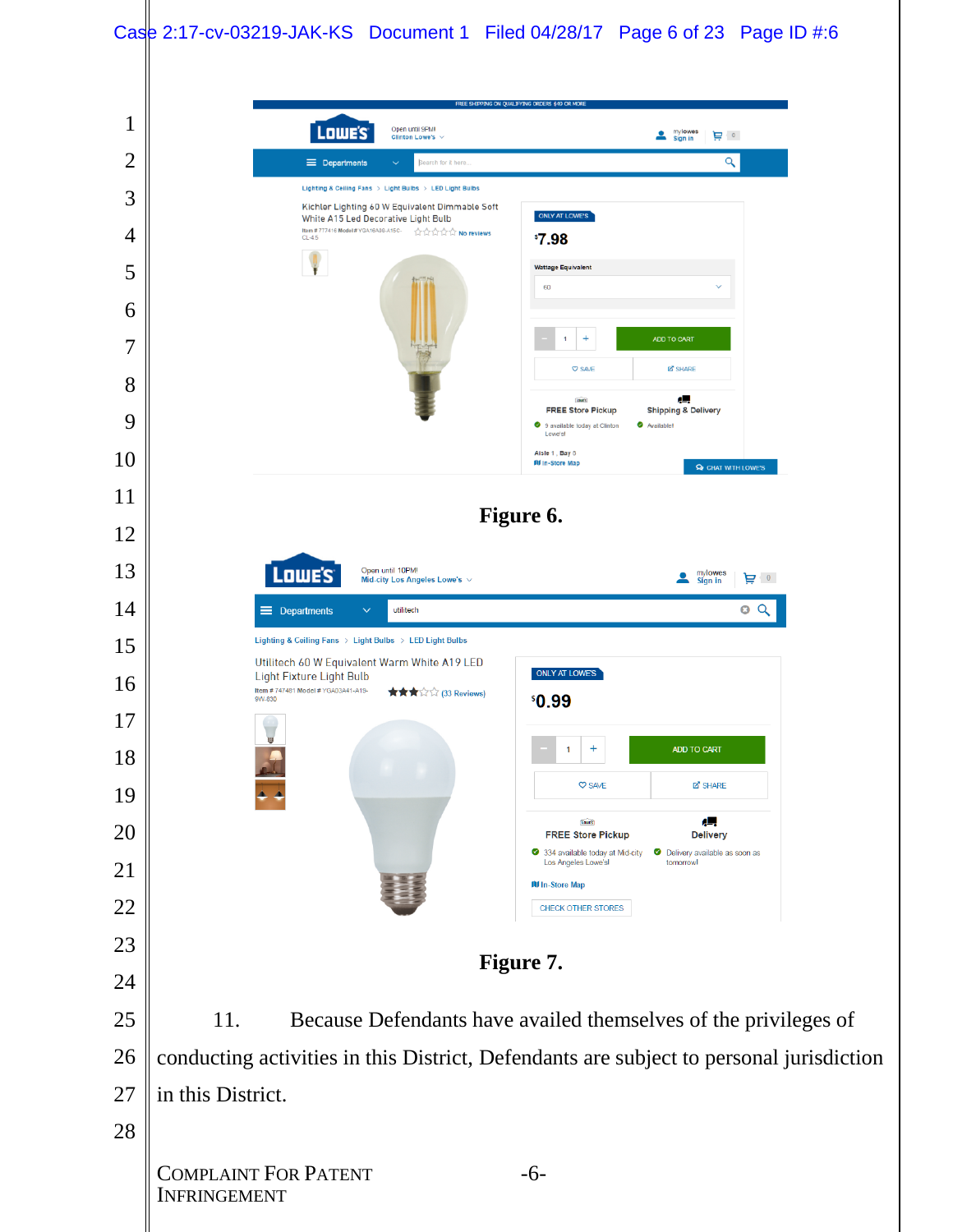1 2 3 4 5 12. Venue is proper in this judicial district pursuant to 28 U.S.C. §§ 1391(b), (c), (d), and/or 1400(b) because among other things, Defendants are subject to personal jurisdiction in this District, have committed acts of patent infringement in this District, and continue to commit acts of infringement in this District.

## **FACTUAL BACKGROUND**

7 8 9 10 13. Epistar brings this action to seek injunctive relief and damages arising out of Defendants' infringement of Epistar's U.S. Patent Nos. 6,346,771; 7,560,738; 8,791,467; 8,492,780; and 8,587,020 (collectively "the Patents-in-Suit").

#### **Epistar**

12 13 14 14. Epistar is widely recognized as "one of the pioneers in the LED filament industry" and "has invested resources in LED filament technology for years to improve filament efficiency." *See*

15 *[http://www.ledinside.com/interview/2016/7/epistar\\_improves\\_product\\_structure\\_a](http://www.ledinside.com/interview/2016/7/epistar_improves_product_structure_and_profitability_by_specializing_in_niche_led_lighting_applications)*

16 *[nd\\_profitability\\_by\\_specializing\\_in\\_niche\\_led\\_lighting\\_applications](http://www.ledinside.com/interview/2016/7/epistar_improves_product_structure_and_profitability_by_specializing_in_niche_led_lighting_applications)* (last

17 18 19 accessed Mar. 9, 2017). Leading the LED filament evolution, Epistar was one of the earliest companies to acquire related patents including those covering the integration of carrier substrates.

20 21 22 23 15. Epistar has received numerous industry awards over the years for its innovations in LED technology. Most recently, Epistar received an Outstanding Photonics Product Award at the  $13<sup>th</sup>$  International Nano Exposition hosted in Taiwan for the design of its Flexible LED Lighting System.

24 25 26 27 28 16. Epistar LED products are used for a variety of applications including cell phone screens, laptops, televisions, the automotive industry, and home lighting. Epistar's patented technologies embodied in its LED products inject the benefits of solid state, LED, lighting into everyday life. *See e.g.*, Figure 8.

6

11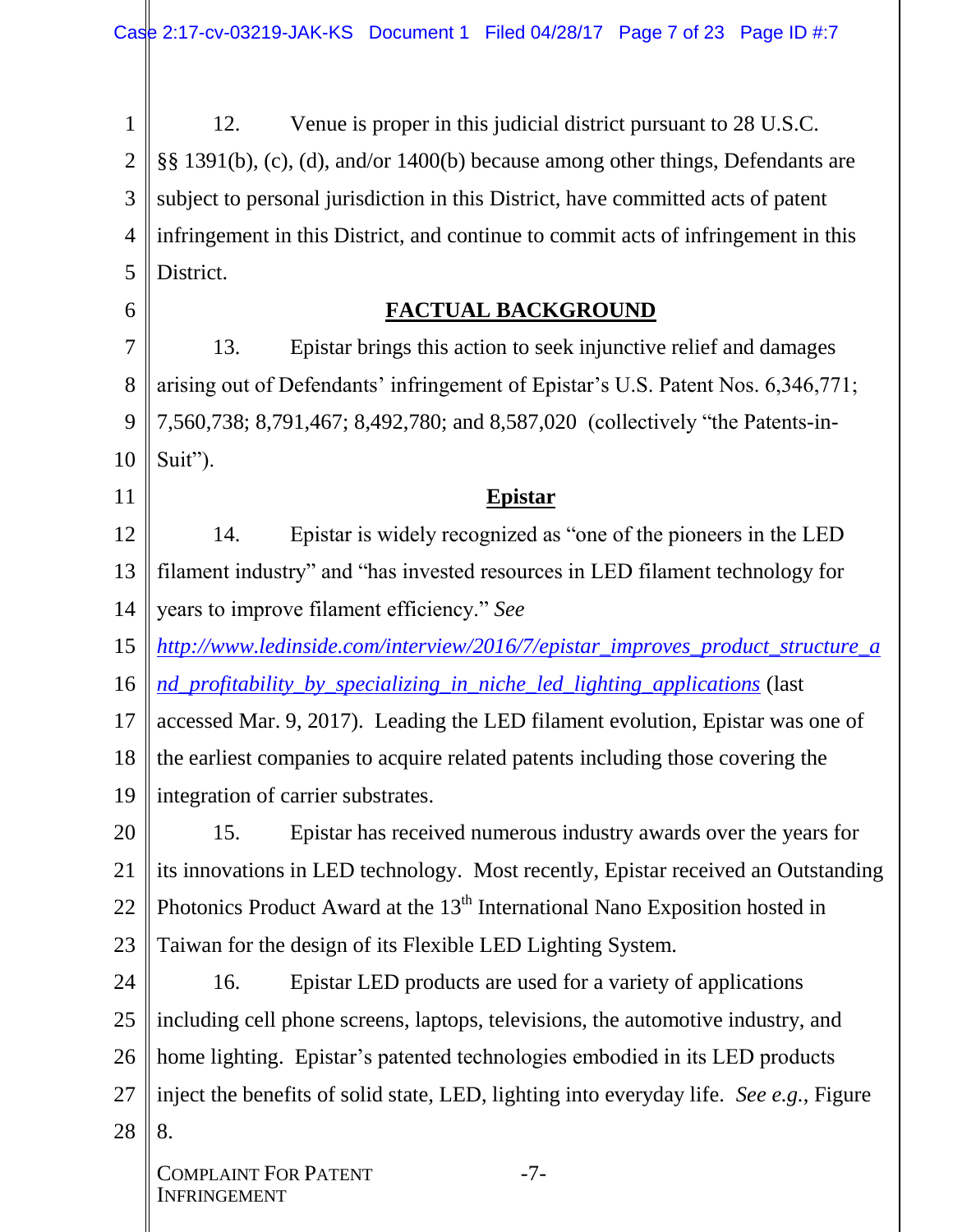## Case 2:17-cv-03219-JAK-KS Document 1 Filed 04/28/17 Page 8 of 23 Page ID  $\#3$

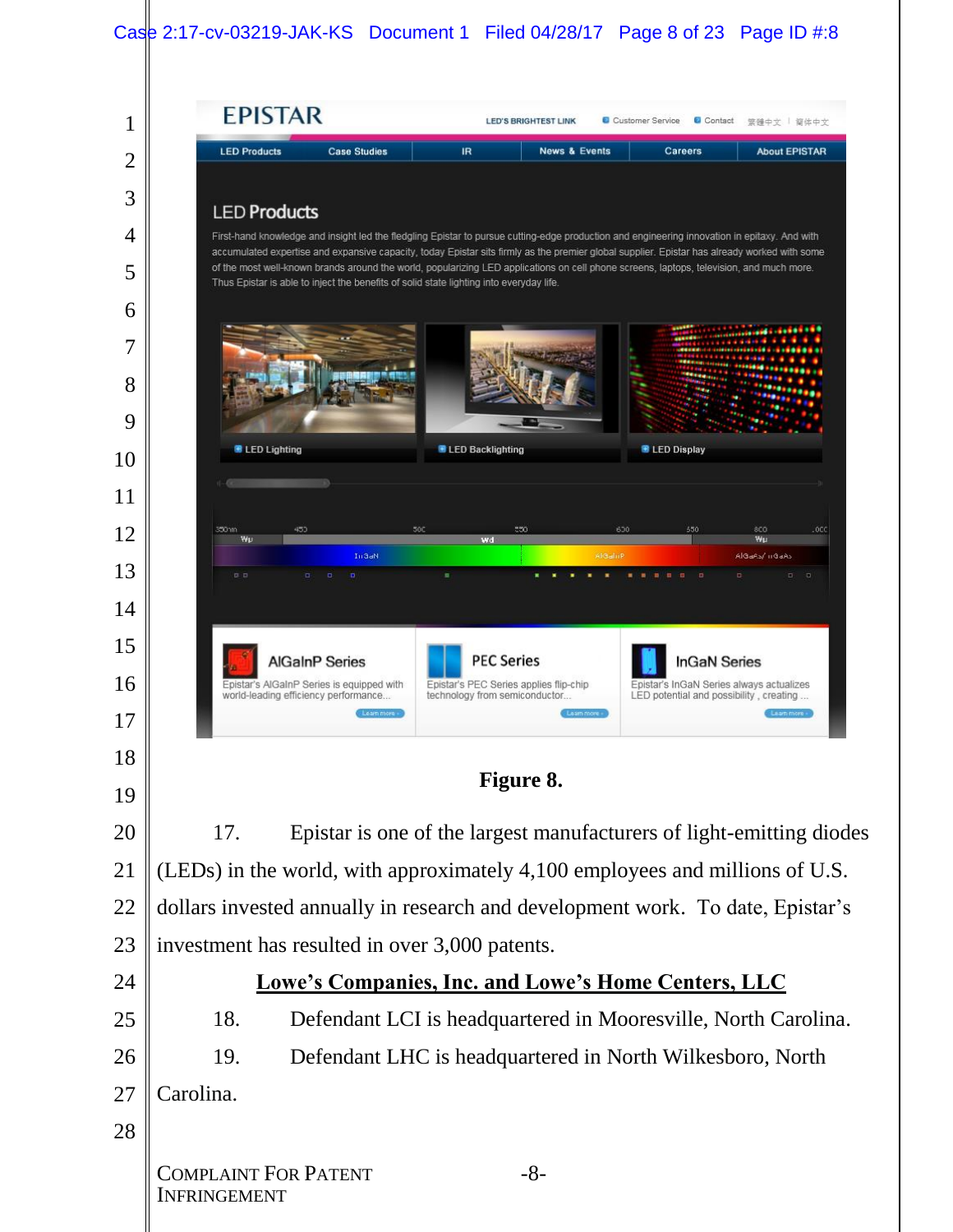1 2 3 4 5 6 7 8 9 10 11 12 13 14 15 16 17 18 19 20 21 22 23 24 25 26 27 28 COMPLAINT FOR PATENT INFRINGEMENT -9- 20. Defendants have, and continue to, offer for sale and sell infringing LED bulbs since at least as early as 2016, including, but not limited to, the Kichler Lighting 60 W Equivalent Dimmable Soft White A15 Led Decorative Light Bulb (Manufacturer Part Number: YGA16A08-A15C-CL-5W), UTILITECH 60 W Equivalent Warm White A19 LED Light Fixture Light Bulb (Manufacturer Part Number: YGA03A41-A19-9W-830), and similar products (the "Accused Products"). *See e.g.*, *[https://www.lowes.com/pd/Kichler-Lighting-60-W-Equivalent-](https://www.lowes.com/pd/Kichler-Lighting-60-W-Equivalent-Dimmable-Soft-White-A15-LED-Decorative-Light-Bulb/1000115781)[Dimmable-Soft-White-A15-LED-Decorative-Light-Bulb/1000115781](https://www.lowes.com/pd/Kichler-Lighting-60-W-Equivalent-Dimmable-Soft-White-A15-LED-Decorative-Light-Bulb/1000115781)* (last accessed Mar. 9, 2017); *https://www.lowes.com/pd/Utilitech-60-W-Equivalent-Warm-White-A19-LED-Light-Fixture-Light-Bulb/999957715* (last accessed Apr. 25, 2017); *see also [https://www.lowes.com/l/led](https://www.lowes.com/l/led-lighting.html?searchTerm=led%20lighting)[lighting.html?searchTerm=led%20lighting](https://www.lowes.com/l/led-lighting.html?searchTerm=led%20lighting)* (last accessed Mar. 9, 2017) ("At Lowe's, we have a full selection of LED lighting for all your needs, inside or out."). 21. The Accused Products contain a variety of electrical components used to control various aspects of the operation of the LED bulb. The Accused Products are assembled with pre-configured electrical components. 22. As its web page explains, the Kichler Lighting 60 W Equivalent Dimmable Soft White A15 LED Decorative Light Bulb has "[d]immable, customizable levels of brightness to set your desired ambient lighting mood" with a "[u]nique strand-style LED arrangement [that] provides a classic replica of antique light bulbs." *See [https://www.lowes.com/pd/Kichler-Lighting-60-W-](https://www.lowes.com/pd/Kichler-Lighting-60-W-Equivalent-Dimmable-Soft-White-A15-LED-Decorative-Light-Bulb/1000115781)[Equivalent-Dimmable-Soft-White-A15-LED-Decorative-Light-Bulb/1000115781](https://www.lowes.com/pd/Kichler-Lighting-60-W-Equivalent-Dimmable-Soft-White-A15-LED-Decorative-Light-Bulb/1000115781)* (last accessed Mar. 9, 2017)*.* 23. The Kichler Lighting 60 W Equivalent Dimmable Soft White A15 LED Decorative Light Bulb retails for around \$8 per LED bulb. 24. As its web page explains, the UTILITECH 60 W Equivalent Warm White A19 LED Light Fixture Light Bulb "[i]ncludes one 9-watt (60-watt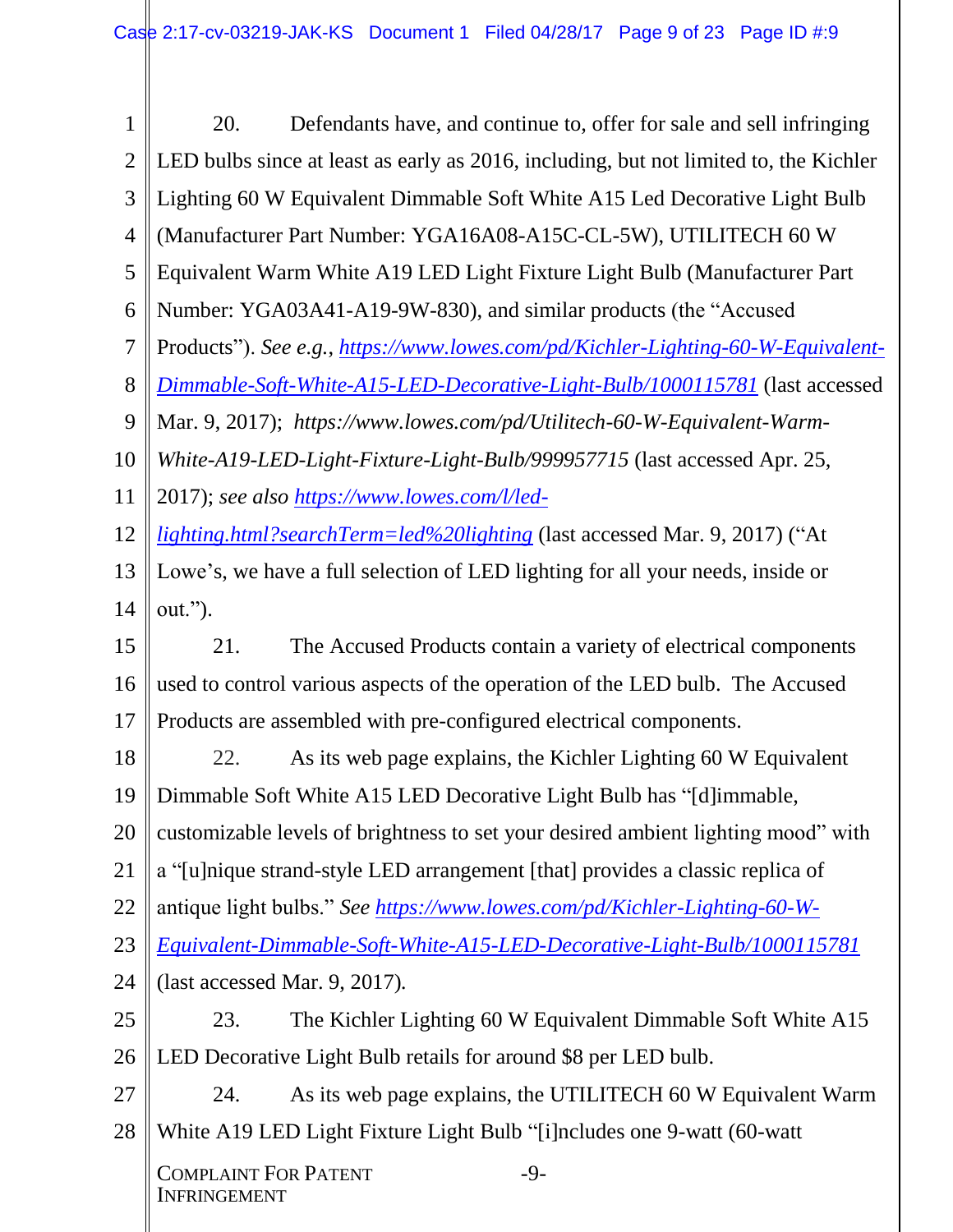1 2 3 4 5 6 7 8 9 10 11 12 13 14 15 16 17 18 19 20 21 22 23 24 25 26 27 28 COMPLAINT FOR PATENT INFRINGEMENT -10 equivalent) warm white A19 LED bulb" that "[l]asts for 2,000 hours." *See [https://www.lowes.com/pd/Utilitech-60-W-Equivalent-Warm-White-A19-LED-](https://www.lowes.com/pd/Utilitech-60-W-Equivalent-Warm-White-A19-LED-Light-Fixture-Light-Bulb/999957715)[Light-Fixture-Light-Bulb/999957715](https://www.lowes.com/pd/Utilitech-60-W-Equivalent-Warm-White-A19-LED-Light-Fixture-Light-Bulb/999957715)* (last accessed Apr. 25, 2017). 25. The UTILITECH 60 W Equivalent Warm White A19 LED Light Fixture Light Bulb retails for around \$1 per LED bulb. **The Commercial LED Market** 26. With constant innovation in emission efficiency and product design by companies like Epistar, the commercial LED industry is still growing at a promising rate. Industry reports indicate that "LED Lighting market to Worth USD 33.1B as Market Penetration Rate Hit 52% by 2017." *[http://www.ledinside.com/intelligence/2016/11/ledinside\\_led\\_lighting\\_market\\_to\\_](http://www.ledinside.com/intelligence/2016/11/ledinside_led_lighting_market_to_worth_usd_33_1b_as_market_penetration_rate_hit_52_by_2017) [worth\\_usd\\_33\\_1b\\_as\\_market\\_penetration\\_rate\\_hit\\_52\\_by\\_2017](http://www.ledinside.com/intelligence/2016/11/ledinside_led_lighting_market_to_worth_usd_33_1b_as_market_penetration_rate_hit_52_by_2017)* (last accessed March 14, 2017). "In addition, American major manufacturers are actively developing LED lighting business, with the rising LED lighting penetration rate." *Id*. **The Patents-in-Suit** 27. The Patents-in-Suit represent key achievements of Epistar's continuous research and development efforts. These patents enhance the performance of LED filament bulbs and, as a result, help drive demand for Epistar's products. 28. On February 12, 2002, the United States Patent and Trademark Office duly and legally issued U.S. Patent No. 6,346,771 ("the '771 patent"), entitled "High Power LED Lamp," to Hassan Paddy Abdel Salam. Epistar is the owner of the '771 patent. A true and correct copy of the '771 patent is attached hereto as Exhibit 1. 29. On July 14, 2009, the United States Patent and Trademark Office duly and legally issued U.S. Patent No. 7,560,738 ("the '738 patent"), entitled "Light-Emitting Diode Array Having An Adhesive Layer," to Wen-Huang Liu.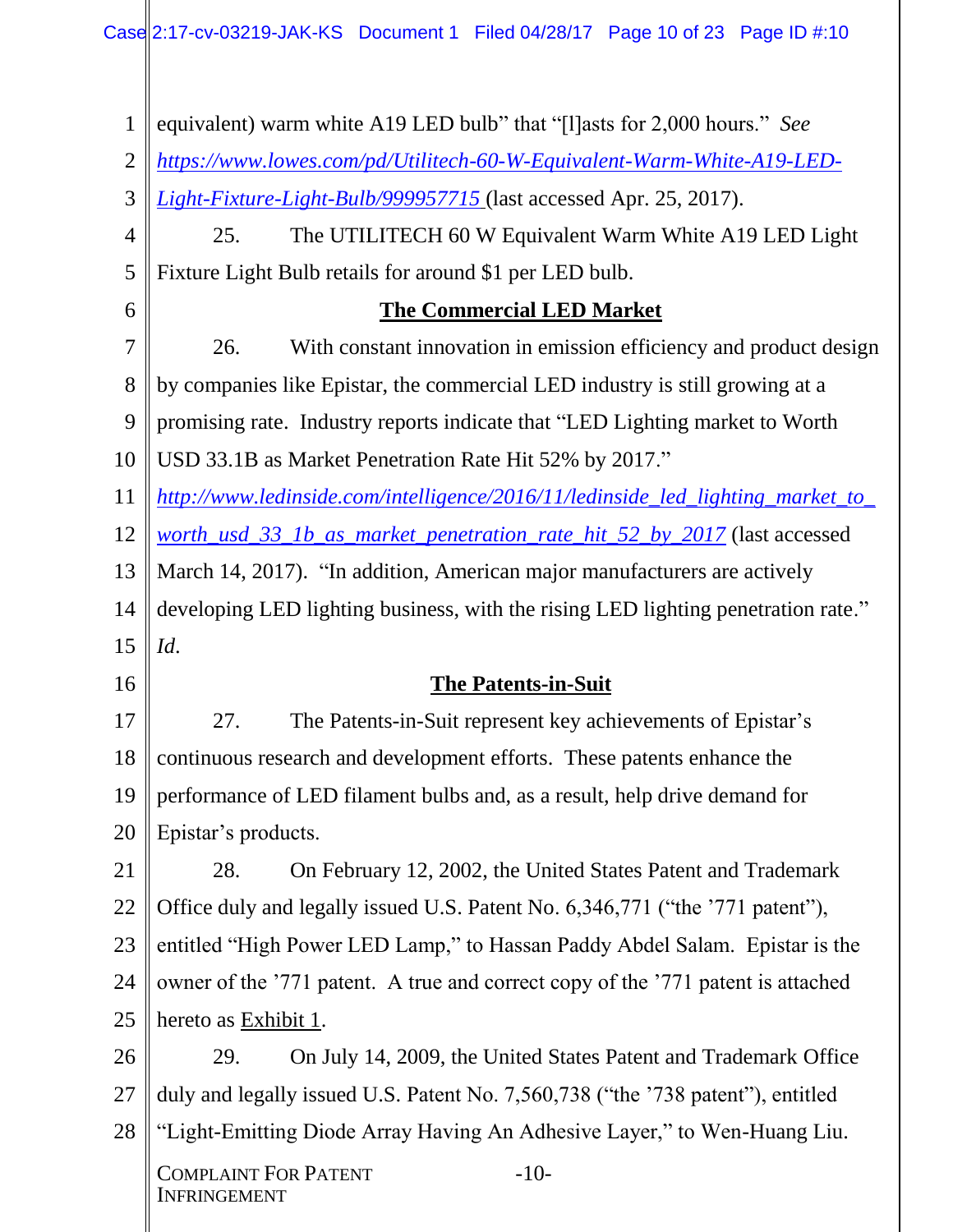1 2 Epistar is the owner of the '738 patent. A true and correct copy of the '738 patent is attached hereto as Exhibit 2.

3 4 5 6 7 30. On July 29, 2014, the United States Patent and Trademark Office duly and legally issued U.S. Patent No. 8,791,467 ("the '467 patent"), entitled "Light Emitting Diode And Method Of Making The Same," to Kuang-Neng Yang. Epistar is the owner of the '467 patent. A true and correct copy of the '467 patent is attached hereto as Exhibit 3.

8 9 10 11 12 31. On July 23, 2013, the United States Patent and Trademark Office duly and legally issued U.S. Patent No. 8,492,780 ("the '780 patent"), entitled "Light-Emitting Device and Manufacturing Method Thereof," to Chen Ke Hsu, Win Jim Su, Chia-Ming Chuang, and Chen Ou. Epistar is the owner of the '780 patent. A true and correct copy of the '780 patent is attached hereto as Exhibit 4.

13 14 15 16 32. On November 19, 2013, the United States Patent and Trademark Office duly and legally issued U.S. Patent No. 8,587,020 ("the '020 patent"), entitled "LED Lamps," to Salam Hassan. Epistar is the owner of the '020 patent. A true and correct copy of the '020 patent is attached hereto as Exhibit 5.

17 18 19 20 21 22 23 24 25 26 27 33. Since early 2016 Epistar has directly communicated on multiple occasions to Defendants that the Accused Products infringe Epistar's patents. Defendants had actual knowledge of the asserted '771 patent,'738 patent, '780 patent and '020 patent and/or their respective applications at least as of April 7, 2016. Defendants had actual knowledge of the asserted '467 patent and/or its respective applications at least as of November 9, 2016. Despite this actual knowledge, and without communicating any theory of noninfringement or making any good-faith efforts to avoid infringing the Patents-in-Suit, Defendants continued to infringe, and profit from, the Accused products. Defendants actively, knowingly, and intentionally sell and offer to sell the Accused Products that infringe on the Patents-in-Suit.

28

## **FIRST CAUSE OF ACTION**

COMPLAINT FOR PATENT INFRINGEMENT

-11-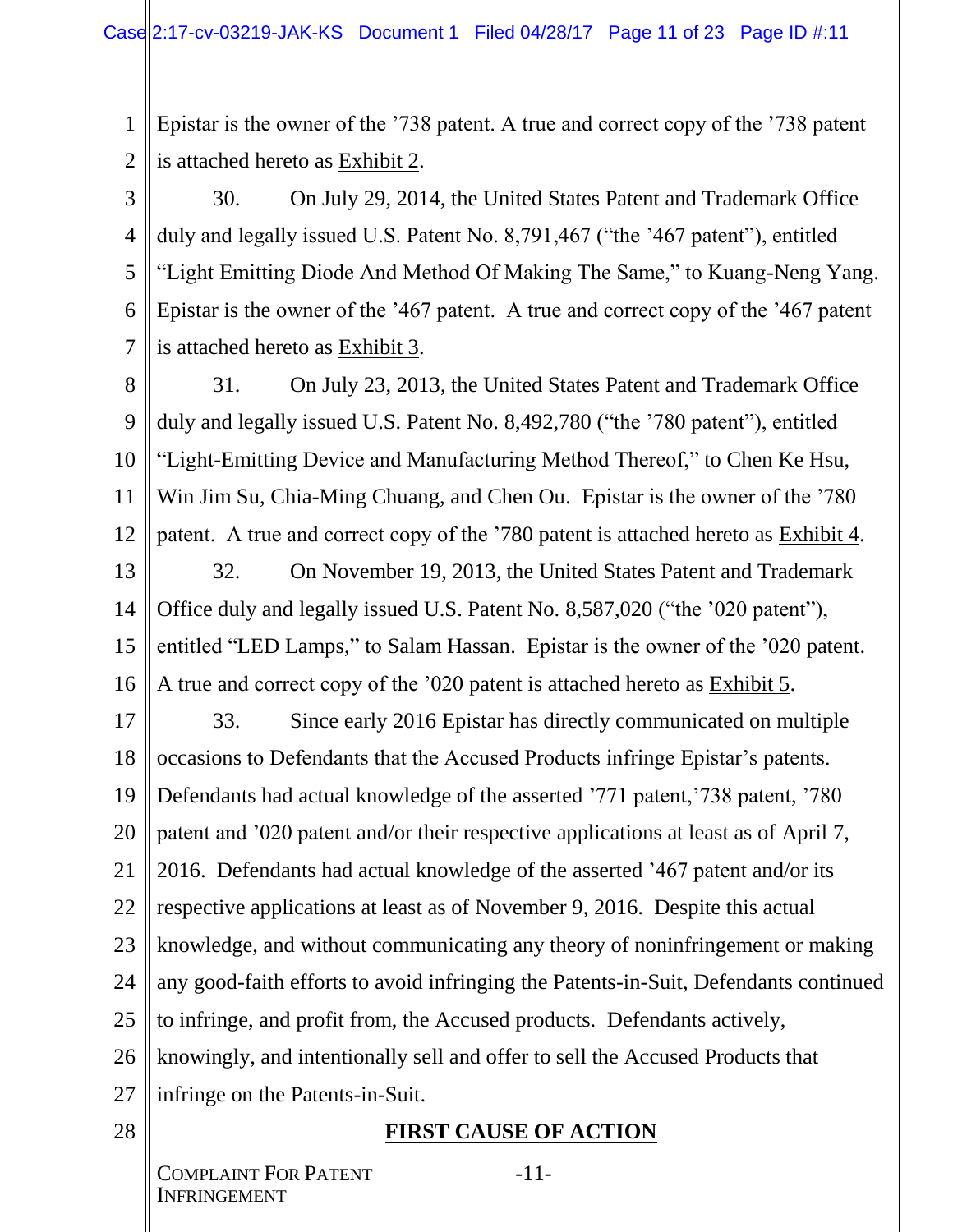1 2

3

#### **(Infringement of U.S. Patent No. 6,346,771)**

34. Epistar repeats and re-alleges the allegations of paragraphs 1 through 33 in their entirety.

- 4 5 6 7 8 9 10 11 12 35. Defendants have infringed, either literally and/or under the doctrine of equivalents, one or more claims of the '771 patent, and continue to infringe in this District, by making, using, selling, offering for sale, and/or importing into the United States products including, but not limited to, the Kichler Lighting 60 W Equivalent Dimmable Soft White A15 LED Decorative Light Bulb, without the permission of Epistar. Defendants are thus liable for direct infringement of the '771 patent pursuant to 35 U.S.C.  $\S 271(a)$ . A representative claim chart detailing Defendants' infringement of at least claim 38 of the '771 patent is attached as Exhibit 6.
- 13 14 15 16 17 18 19 20 21 22 23 24 36. Defendants had pre-suit knowledge of the '771 patent and that the products and systems identified herein infringe, either literally and/or under the doctrine of equivalents, one or more claims of the '771 patent. Defendants have knowingly and intentionally induced and encouraged the direct infringement of the '771 patent by Defendants' customers, resellers, retailers, and end users by intentionally directing them and encouraging them to make, use, sell, and/or offer to sell within the United States and/or to import into the United States one or more devices that embody the patented invention and that incorporate the accused products and systems identified above. On information and belief, Defendants provide support to instruct their customers on how to use the infringing technology. Defendants are therefore liable for indirect infringement of the '771 patent pursuant to 35 U.S.C. § 271(b).
- 25 26 27 28 37. Defendants had pre-suit knowledge of the '771 patent and that the products and systems identified infringe, either literally and/or under the doctrine of equivalents, one or more claims of the '771 patent. Defendants have and continue to contributorily infringe, and will continue to contributorily infringe,

-12-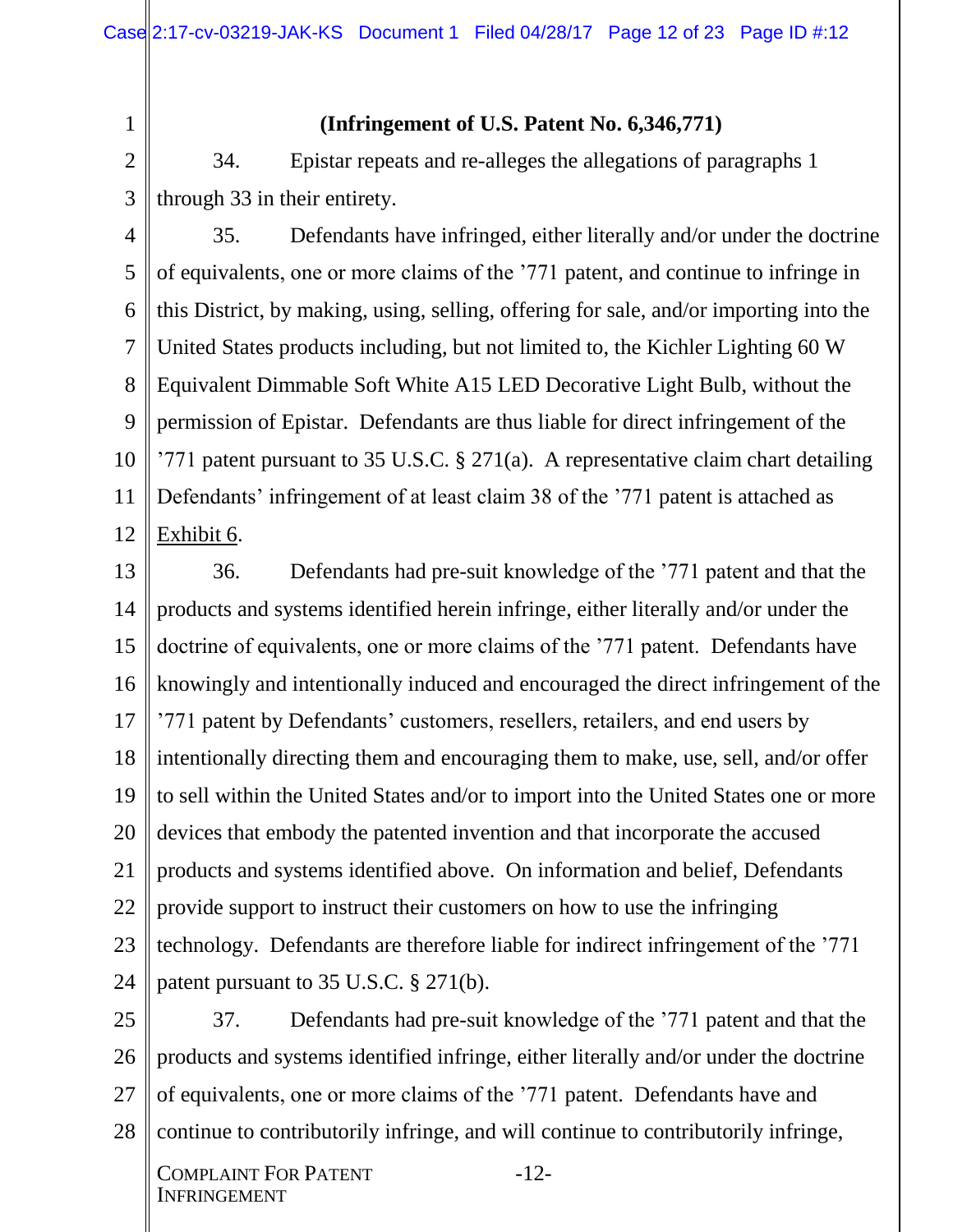1 2 3 4 5 6 7 8 either literally and/or under the doctrine of equivalents, one or more claims of the '771 patent. Defendants have knowingly and intentionally contributorily infringed the '771 patent by offering to sell, selling, and/or importing into the United States a component constituting a material part of the invention disclosed in the '771 patent, knowing the same to be made or adapted specifically for use in the infringement of the '771 patent, and not a staple article or commodity of commerce suitable for substantial non-infringing use. Defendants are therefore liable for indirect infringement of the '771 patent pursuant to 35 U.S.C. § 271(c).

9 10 11 12 38. Unless enjoined by this Court, Defendants will continue to infringe the '771 patent, and Epistar will continue to suffer irreparable harm for which there is no adequate remedy at law. Accordingly, Epistar is entitled to preliminary and permanent injunctive relief against such infringement pursuant to 35 U.S.C. § 283.

13 14 15 16 17 39. Defendants acted in a manner that was willful, malicious, in badfaith, deliberate, consciously wrongful, or flagrant. As a result of Defendants' infringement of the '771 patent, Epistar has been and continues to be irreparably injured in its business and property rights, and is entitled to recover damages for such injuries pursuant to 35 U.S.C. § 284 in an amount to be determined at trial.

18 19

## **SECOND CAUSE OF ACTION**

**(Infringement of U.S. Patent No. 7,560,738)**

20 21 40. Epistar repeats and re-alleges the allegations of paragraphs 1 through 39 in their entirety.

22 23 24 25 26 27 28 COMPLAINT FOR PATENT INFRINGEMENT -13- 41. Defendants have infringed, either literally and/or under the doctrine of equivalents, one or more claims of the '738 patent, and continue to infringe in this District by making, using, selling, offering for sale, and/or importing into the United States products including, but not limited to, the Kichler Lighting 60 W Equivalent Dimmable Soft White A15 LED Decorative Light Bulb, without the permission of Epistar. Defendants are thus liable for direct infringement of the '738 patent pursuant to 35 U.S.C. § 271(a). A representative claim chart detailing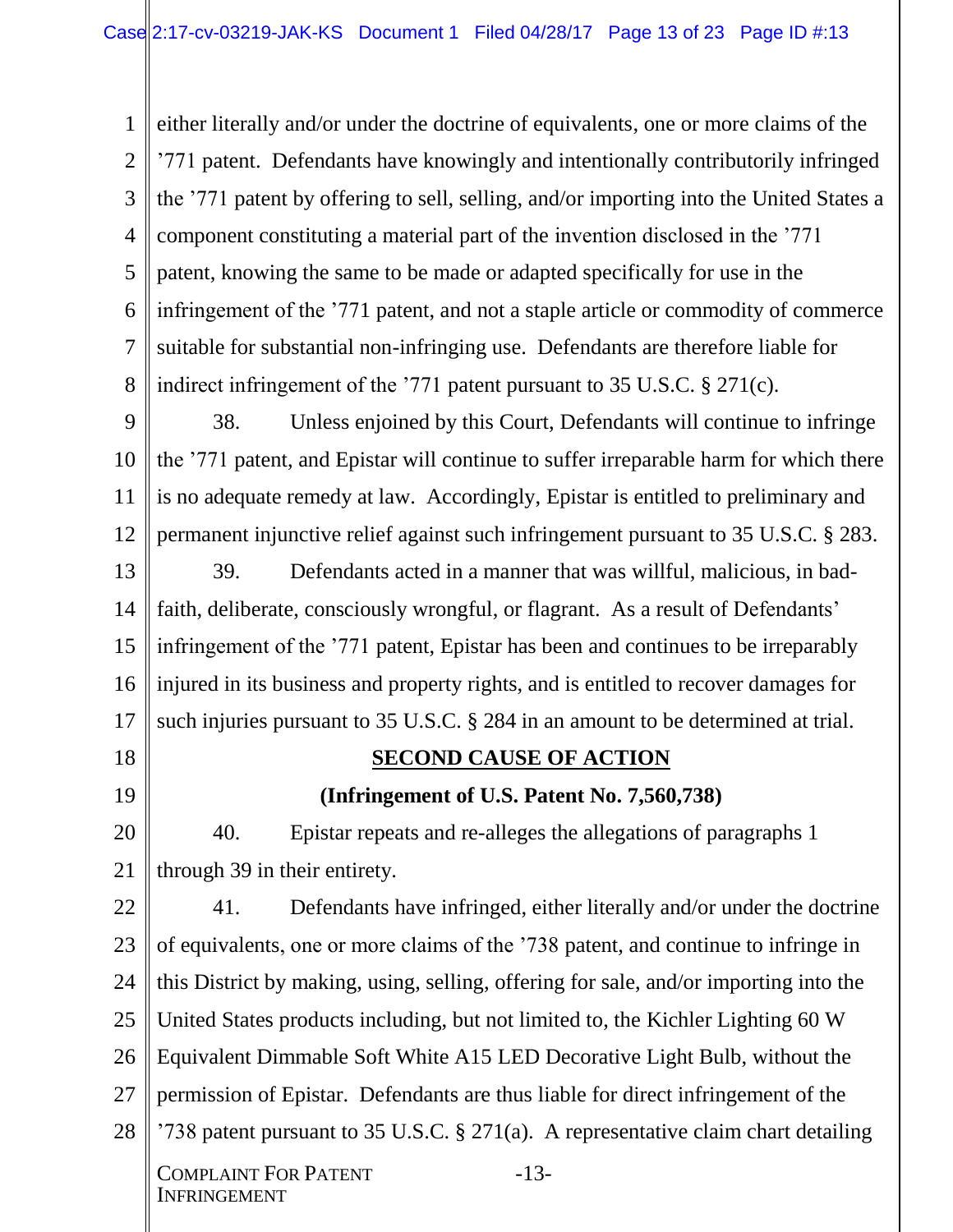1 2 Defendants' infringement of at least claim 1 of the '738 patent is attached as Exhibit 7.

3 4 5 6 7 8 9 10 11 12 13 14 42. Defendants had pre-suit knowledge of the '738 patent and that the products and systems identified herein infringe, either literally and/or under the doctrine of equivalents, one or more claims of the '738 patent. Defendants have knowingly and intentionally induced and encouraged the direct infringement of the '738 patent by Defendants' customers, resellers, retailers, and end users by intentionally directing them and encouraging them to make, use, sell, and/or offer to sell within the United States and/or to import into the United States one or more devices that embody the patented invention, and that incorporate the accused products and systems identified above. On information and belief, Defendants provide support to instruct its customers on how to use the infringing technology. Defendants are therefore liable for indirect infringement of the '738 patent pursuant to 35 U.S.C. § 271(b).

15 16 17 18 19 20 21 22 23 24 25 26 43. Defendants had pre-suit knowledge of the '738 patent and that the products and systems identified infringe, either literally and/or under the doctrine of equivalents, one or more claims of the '738 patent. Defendants have and continue to contributorily infringe, and will continue to contributorily infringe, either literally and/or under the doctrine of equivalents, one or more claims of the '738 patent. Defendants have knowingly and intentionally contributorily infringed the '738 patent by offering to sell, selling, and/or importing into the United States a component constituting a material part of the invention disclosed in the '738 patent, knowing the same to be made or adapted specifically for use in the infringement of the '738 patent, and not a staple article or commodity of commerce suitable for substantial non-infringing use. Defendants are therefore liable for indirect infringement of the '738 patent pursuant to 35 U.S.C. § 271(c).

27 28 44. Unless enjoined by this Court, Defendants will continue to infringe the '738 patent, and Epistar will continue to suffer irreparable harm for which there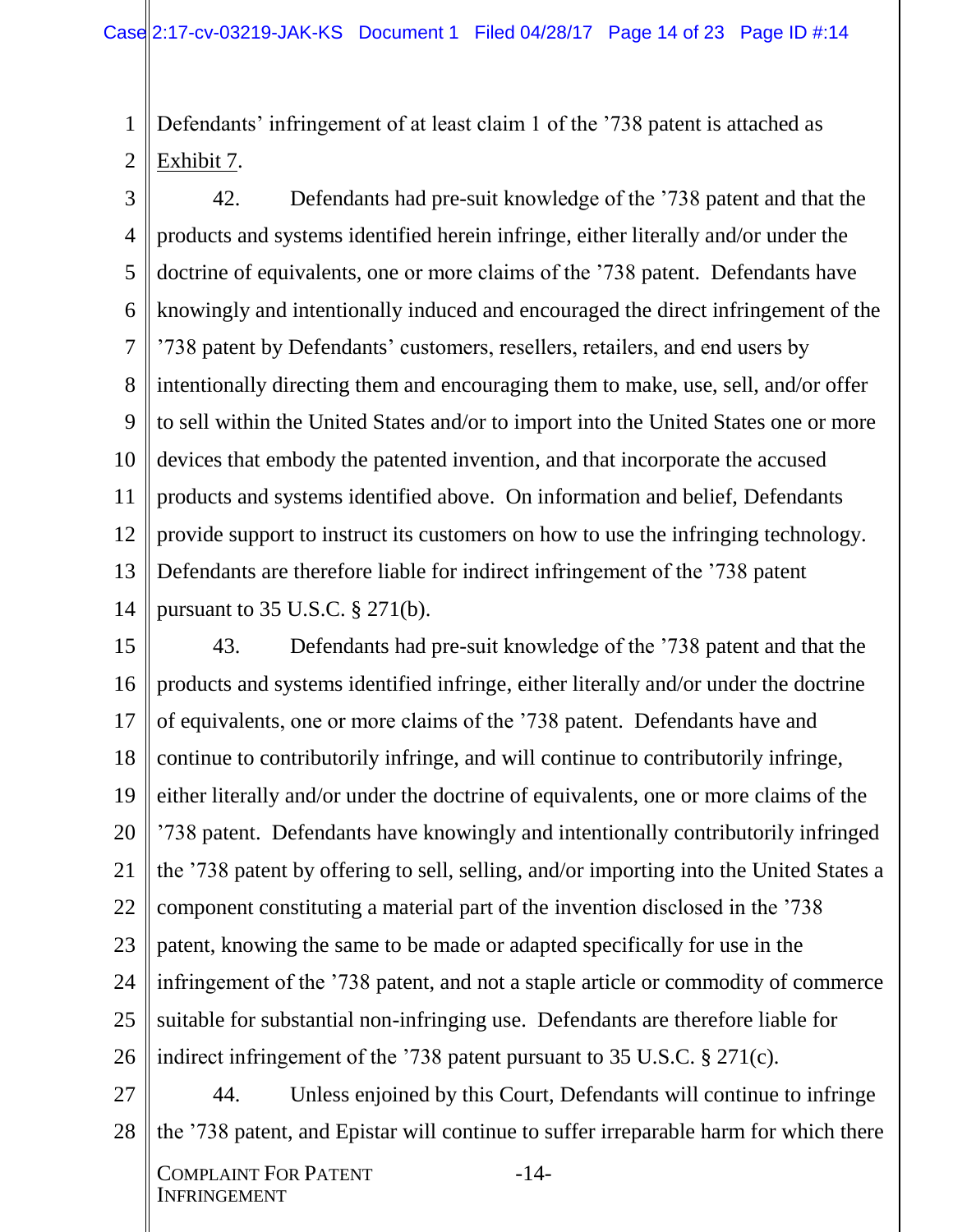1 2 3 4 5 6 7 8 9 is no adequate remedy at law. Accordingly, Epistar is entitled to preliminary and permanent injunctive relief against such infringement pursuant to 35 U.S.C. § 283. 45. Defendants acted in a manner that was willful, malicious, in badfaith, deliberate, consciously wrongful, or flagrant. As a result of Defendants' infringement of the '738 patent, Epistar has been and continues to be irreparably injured in its business and property rights, and is entitled to recover damages for such injuries pursuant to 35 U.S.C. § 284 in an amount to be determined at trial. **THIRD CAUSE OF ACTION (Infringement of U.S. Patent No. 8,791,467)**

10 11 46. Epistar repeats and re-alleges the allegations of paragraphs 1 through 45 in their entirety.

12 13 14 15 16 17 18 19 20 47. Defendants have infringed, either literally and/or under the doctrine of equivalents, one or more claims of the '467 patent and continues to infringe in this District, by making, using, selling, offering for sale, and/or importing into the United States products including, but not limited to, the Kichler Lighting 60 W Equivalent Dimmable Soft White A15 LED Decorative Light Bulb, without the permission of Epistar. Defendants are thus liable for direct infringement of the '467 patent pursuant to 35 U.S.C. § 271(a). A representative claim chart detailing Defendants' infringement of at least claim 1 of the '467 patent is attached as Exhibit 8.

21 22 23 24 25 26 27 28 48. Defendants had pre-suit knowledge of the '467 patent and that the products and systems identified herein infringe, either literally and/or under the doctrine of equivalents, one or more claims of the '467 patent. Defendants have knowingly and intentionally induced and encouraged the direct infringement of the '467 patent by Defendants' customers, resellers, retailers, and end users by intentionally directing them and encouraging them to make, use, sell, and/or offer to sell within the United States and/or to import into the United States one or more devices that embody the patented invention and that incorporate the accused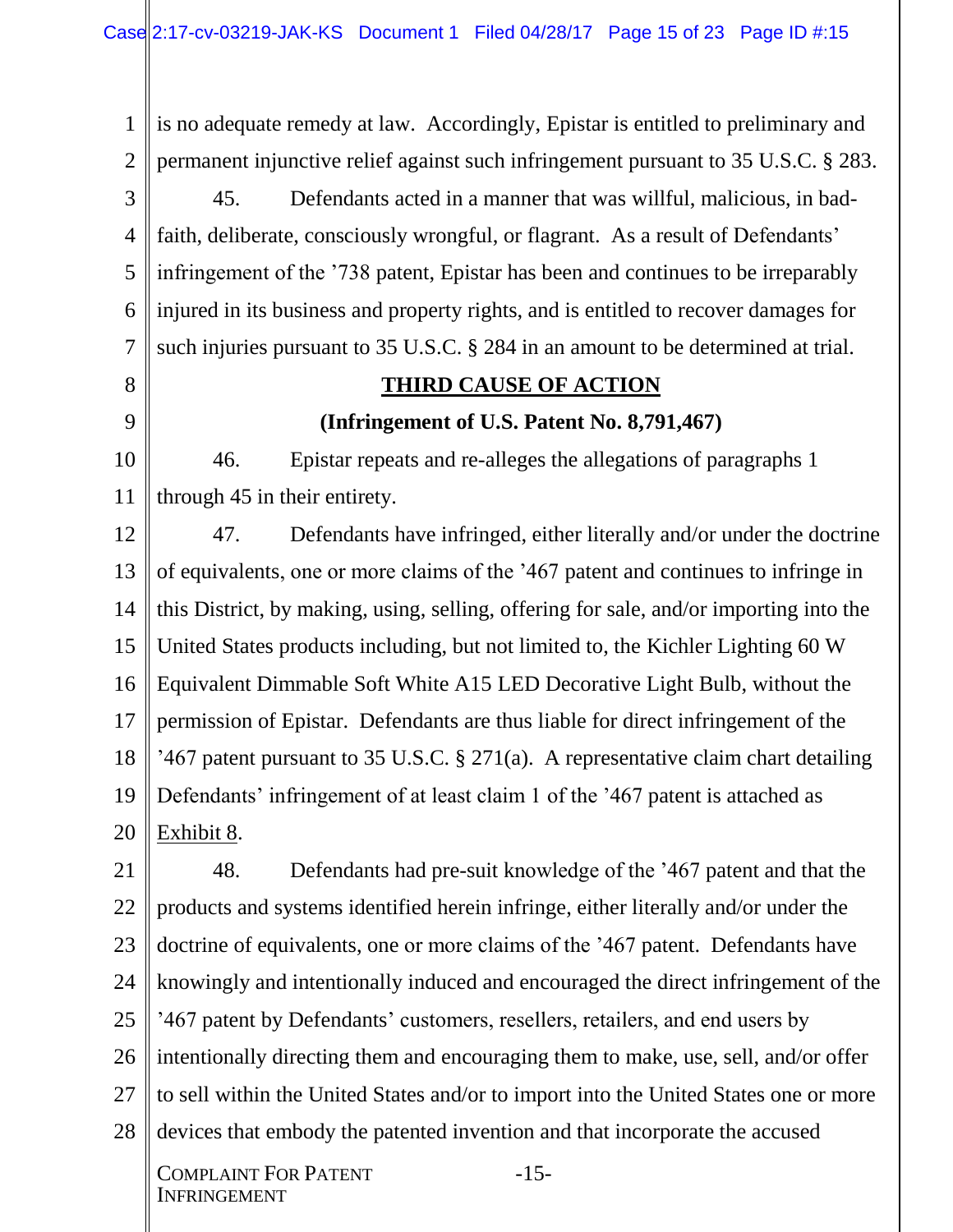1 2 3 4 products and systems identified above. On information and belief, Defendants provide support to instruct their customers on how to use the infringing technology. Defendants are therefore liable for indirect infringement of the '467 patent pursuant to 35 U.S.C. § 271(b).

5 6 7 8 9 10 11 12 13 14 15 16 49. Defendants had pre-suit knowledge of the '467 patent and that the products and systems identified infringe, either literally and/or under the doctrine of equivalents, one or more claims of the '467 patent. Defendants have and continue to contributorily infringe, and will continue to contributorily infringe, either literally and/or under the doctrine of equivalents, one or more claims of the '467 patent. Defendants have knowingly and intentionally contributorily infringed the '467 patent by offering to sell, selling, and/or importing into the United States a component constituting a material part of the invention disclosed in the '467 patent, knowing the same to be made or adapted specifically for use in the infringement of the '467 patent, and not a staple article or commodity of commerce suitable for substantial non-infringing use. Defendants are therefore liable for indirect infringement of the '467 patent pursuant to 35 U.S.C. § 271(c).

17

18 19 20 50. Unless enjoined by this Court, Defendants will continue to infringe the '467 patent, and Epistar will continue to suffer irreparable harm for which there is no adequate remedy at law. Accordingly, Epistar is entitled to preliminary and permanent injunctive relief against such infringement pursuant to 35 U.S.C. § 283.

21 22 23 24 25 51. Defendants acted in a manner that was willful, malicious, in badfaith, deliberate, consciously wrongful, or flagrant. As a result of Defendants' infringement of the '467 patent, Epistar has been and continues to be irreparably injured in its business and property rights, and is entitled to recover damages for such injuries pursuant to 35 U.S.C. § 284 in an amount to be determined at trial.

- 26
- 27
- 28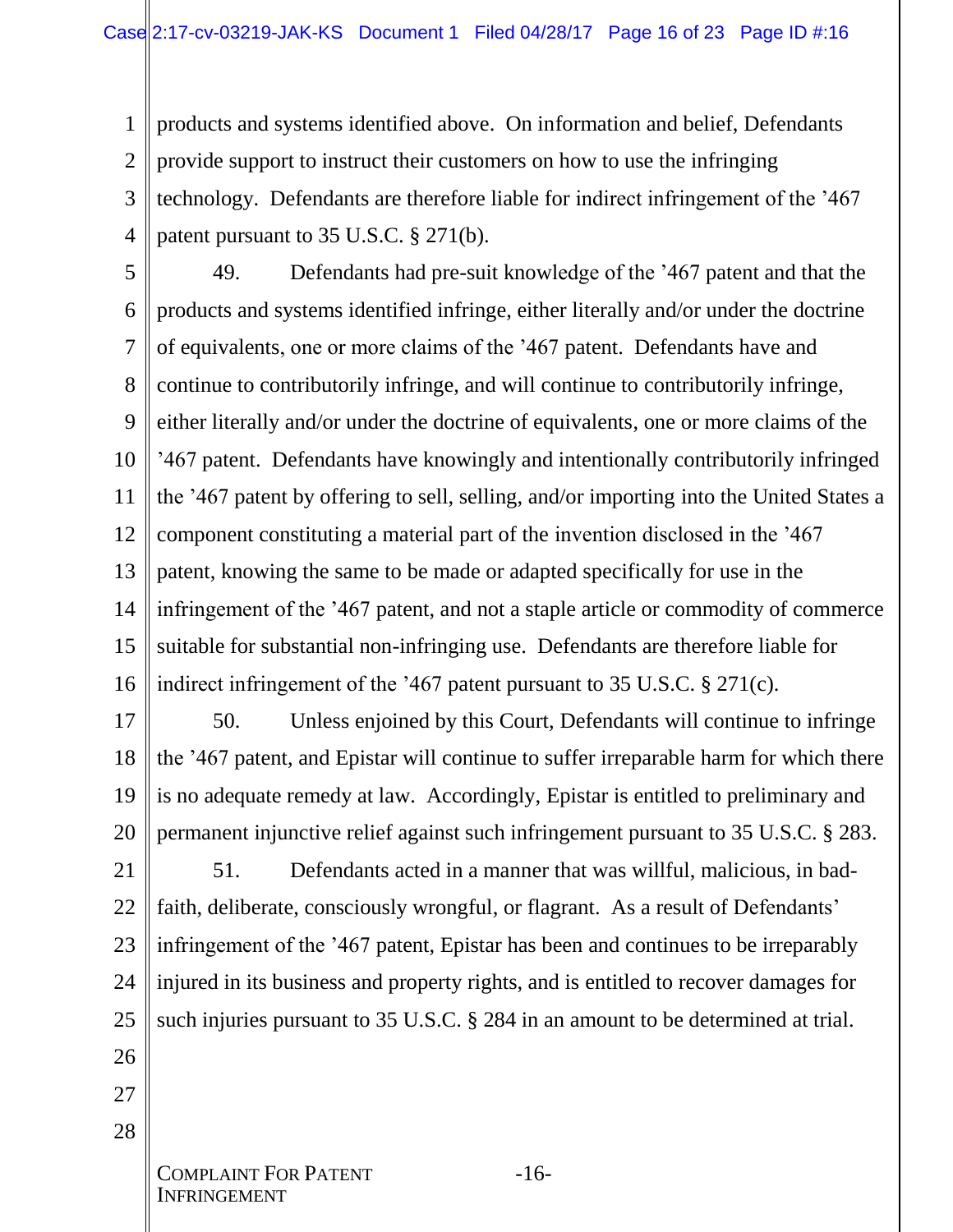2

1

### **FOURTH CAUSE OF ACTION**

#### **(Infringement of U.S. Patent No. 8,492,780)**

3 4 52. Epistar repeats and re-alleges the allegations of paragraphs 1 through 51 in their entirety.

5 6 7 8 9 10 11 12 13 14 53. Defendants have infringed, either literally and/or under the doctrine of equivalents, one or more claims of the '780 patent and continue to infringe in this District, by making, using, selling, offering for sale, and/or importing into the United States products including, but not limited to, the Kichler Lighting 60 W Equivalent Dimmable Soft White A15 LED Decorative Light Bulb and the UTILITECH 60 W Equivalent Warm White A19 LED Light Fixture Light Bulb, without the permission of Epistar. Defendants are thus liable for direct infringement of the '780 patent pursuant to 35 U.S.C. § 271(a). A representative claim chart detailing Defendants' infringement of at least claim 1 of the '780 patent is attached as Exhibit 9.

15 16 17 18 19 20 21 22 23 24 25 26 54. Defendants had pre-suit knowledge of the '780 patent and that the products and systems identified herein infringe, either literally and/or under the doctrine of equivalents, one or more claims of the '780 patent. Defendants have knowingly and intentionally induced and encouraged the direct infringement of the '780 patent by Defendants' customers, resellers, retailers, and end users by intentionally directing them and encouraging them to make, use, sell, and/or offer to sell within the United States and/or to import into the United States one or more devices that embody the patented invention and that incorporate the accused products and systems identified above. On information and belief, Defendants provide support to instruct their customers on how to use the infringing technology. Defendants are therefore liable for indirect infringement of the '780 patent pursuant to 35 U.S.C. § 271(b).

27 28 55. Defendants had pre-suit knowledge of the '780 patent and that the products and systems identified infringe, either literally and/or under the doctrine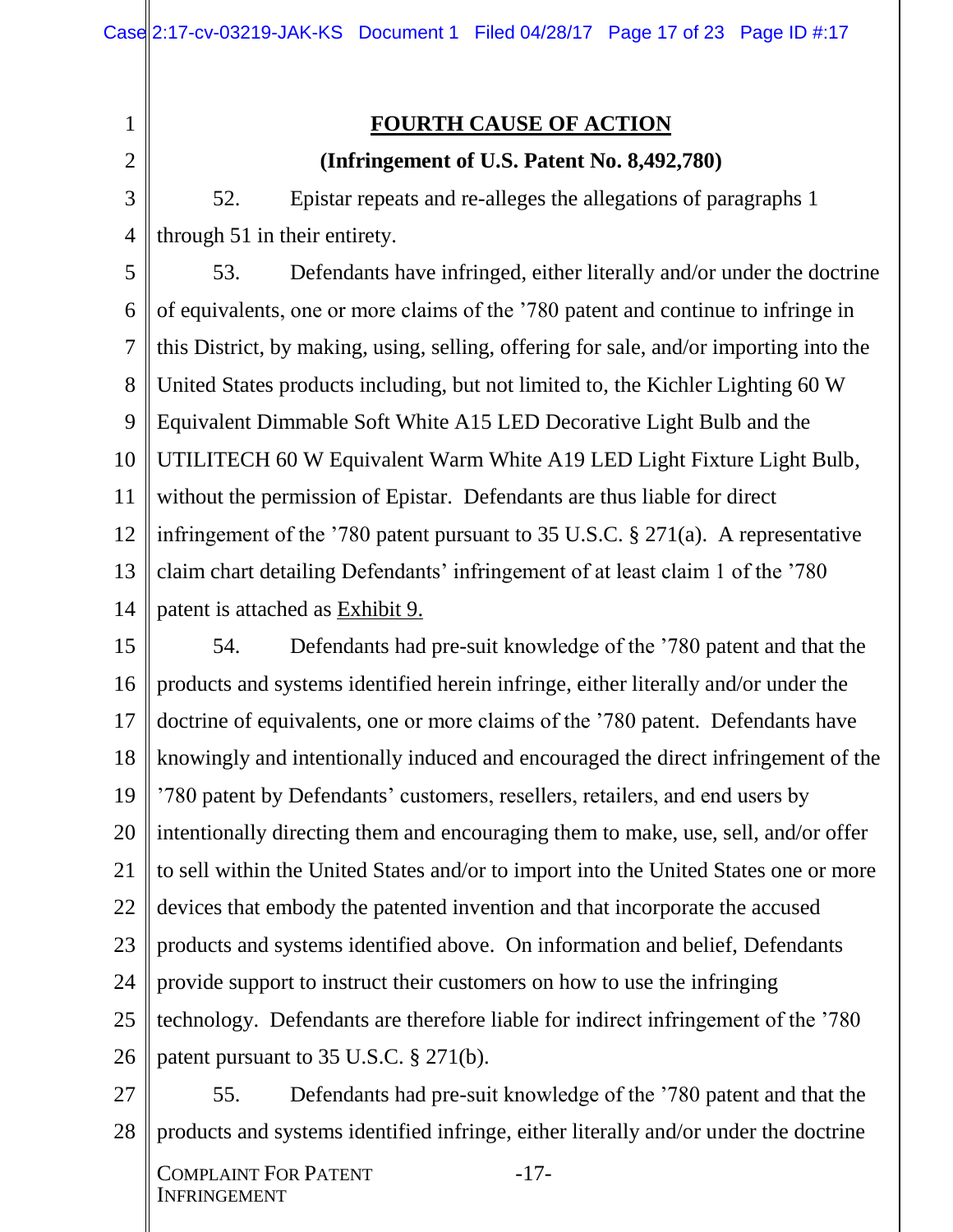1 2 3 4 5 6 7 8 9 10 of equivalents, one or more claims of the '780 patent. Defendants have and continue to contributorily infringe, and will continue to contributorily infringe, either literally and/or under the doctrine of equivalents, one or more claims of the '780 patent. Defendants have knowingly and intentionally contributorily infringed the '780 patent by offering to sell, selling, and/or importing into the United States a component constituting a material part of the invention disclosed in the '780 patent, knowing the same to be made or adapted specifically for use in the infringement of the '780 patent, and not a staple article or commodity of commerce suitable for substantial non-infringing use. Defendants are therefore liable for indirect infringement of the '780 patent pursuant to 35 U.S.C. § 271(c).

11 12 13 14 56. Unless enjoined by this Court, Defendants will continue to infringe the '780 patent, and Epistar will continue to suffer irreparable harm for which there is no adequate remedy at law. Accordingly, Epistar is entitled to preliminary and permanent injunctive relief against such infringement pursuant to 35 U.S.C. § 283.

15 16 17 18 19 57. Defendants acted in a manner that was willful, malicious, in badfaith, deliberate, consciously wrongful, or flagrant. As a result of Defendants' infringement of the '780 patent, Epistar has been and continues to be irreparably injured in its business and property rights, and is entitled to recover damages for such injuries pursuant to 35 U.S.C. § 284 in an amount to be determined at trial.

- 20
- 21
- 22

# **FIFTH CAUSE OF ACTION**

#### **(Infringement of U.S. Patent No. 8,587,020)**

23 58. Epistar repeats and re-alleges the allegations of paragraphs 1 through 57 in their entirety.

24 25 26 27 28 COMPLAINT FOR PATENT INFRINGEMENT -18- 59. Defendants have infringed, either literally and/or under the doctrine of equivalents, one or more claims of the '020 patent and continues to infringe in this District, by making, using, selling, offering for sale, and/or importing into the United States products including, but not limited to, the Kichler Lighting 60 W Equivalent Dimmable Soft White A15 LED Decorative Light Bulb and the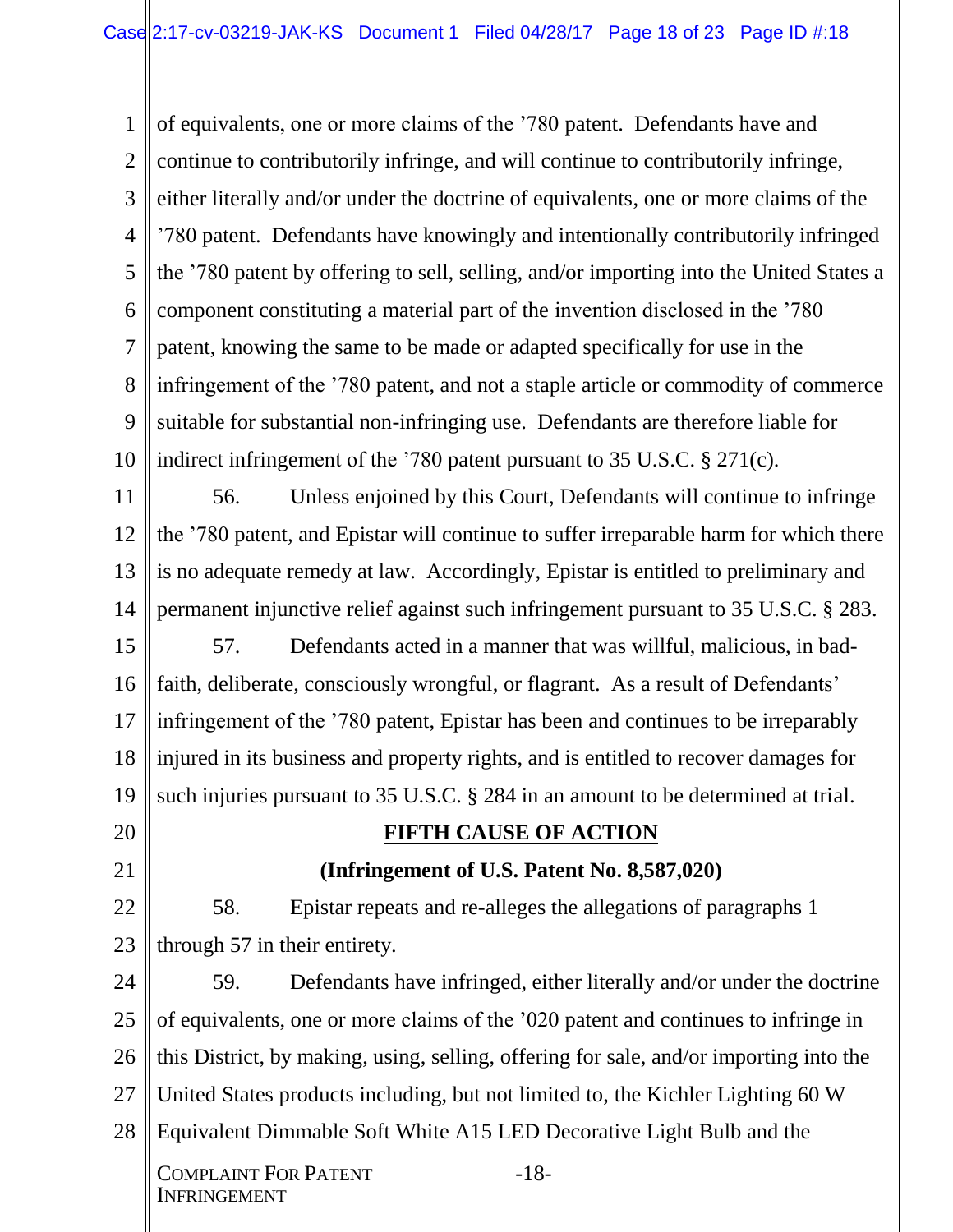1 2 3 4 5 UTILITECH 60 W Equivalent Warm White A19 LED Light Fixture Light Bulb, without the permission of Epistar. Defendants are thus liable for direct infringement of the '020 patent pursuant to 35 U.S.C. § 271(a). A representative claim chart detailing Defendants' infringement of at least claim 1 of the '020 patent is attached as Exhibit 10.

6 7 8 9 10 11 12 13 14 15 16 17 60. Defendants had pre-suit knowledge of the '020 patent and that the products and systems identified herein infringe, either literally and/or under the doctrine of equivalents, one or more claims of the '020 patent. Defendants have knowingly and intentionally induced and encouraged the direct infringement of the '020 patent by Defendants' customers, resellers, retailers, and end users by intentionally directing them and encouraging them to make, use, sell, and/or offer to sell within the United States and/or to import into the United States one or more devices that embody the patented invention and that incorporate the accused products and systems identified above. On information and belief, Defendants provide support to instruct their customers on how to use the infringing technology. Defendants are therefore liable for indirect infringement of the '020 patent pursuant to 35 U.S.C. § 271(b).

18 19 20 21 22 23 24 25 26 27 61. Defendants had pre-suit knowledge of the '020 patent and that the products and systems identified infringe, either literally and/or under the doctrine of equivalents, one or more claims of the '020 patent. Defendants have and continue to contributorily infringe, and will continue to contributorily infringe, either literally and/or under the doctrine of equivalents, one or more claims of the '020 patent. Defendants have knowingly and intentionally contributorily infringed the '020 patent by offering to sell, selling, and/or importing into the United States a component constituting a material part of the invention disclosed in the '020 patent, knowing the same to be made or adapted specifically for use in the infringement of the '020 patent, and not a staple article or commodity of commerce

28

-19-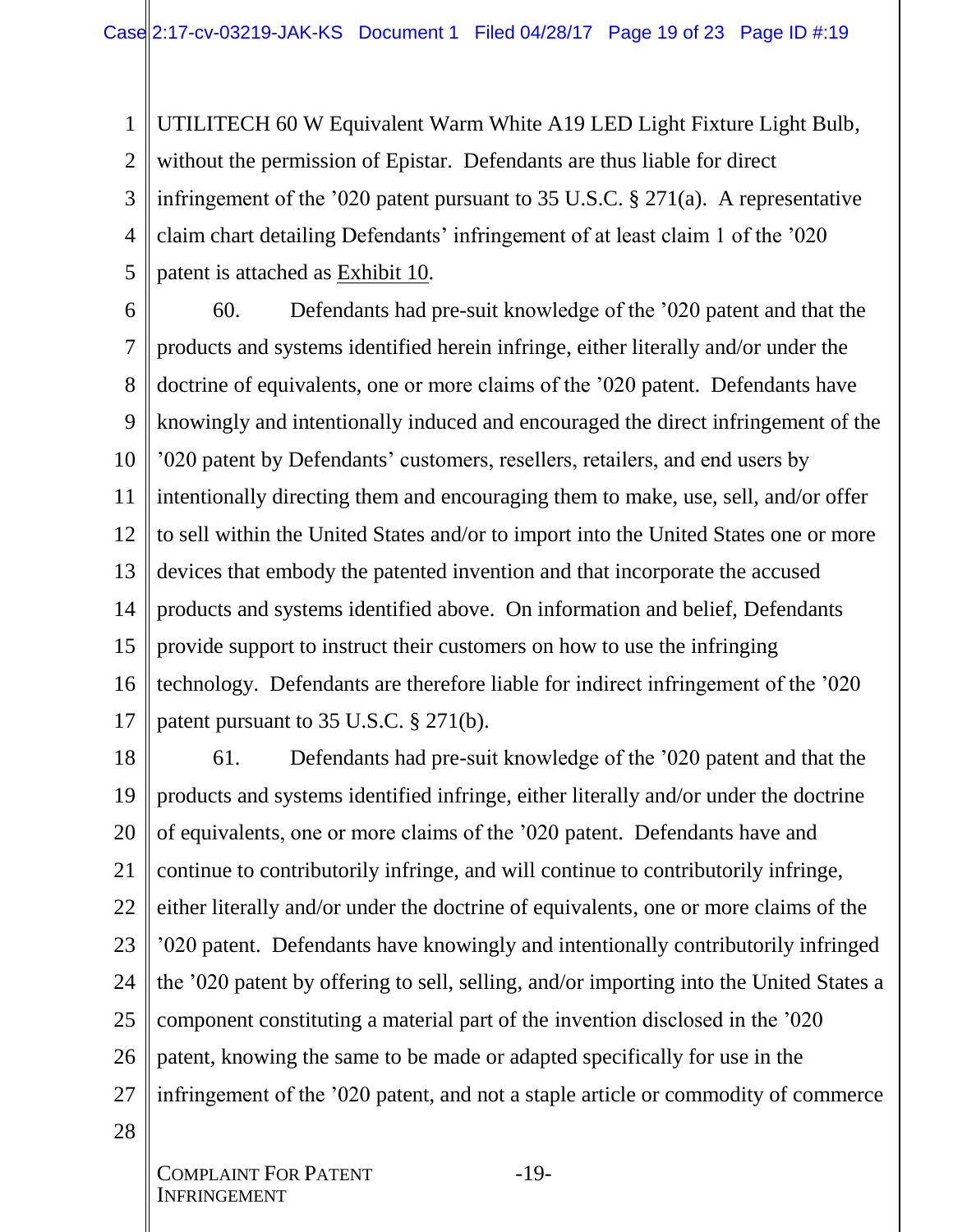1 2 suitable for substantial non-infringing use. Defendants are therefore liable for indirect infringement of the '020 patent pursuant to 35 U.S.C. § 271(c).

3 4 5 6 62. Unless enjoined by this Court, Defendants will continue to infringe the '020 patent, and Epistar will continue to suffer irreparable harm for which there is no adequate remedy at law. Accordingly, Epistar is entitled to preliminary and permanent injunctive relief against such infringement pursuant to 35 U.S.C. § 283.

7 8 9 10 11 Defendants acted in a manner that was willful, malicious, in bad-faith, deliberate, consciously wrongful, or flagrant. As a result of Defendants' infringement of the '020 patent, Epistar has been and continues to be irreparably injured in its business and property rights, and is entitled to recover damages for such injuries pursuant to 35 U.S.C. § 284 in an amount to be determined at trial.

### **PRAYER FOR RELIEF**

13 14 WHEREFORE, Plaintiff requests entry of judgment in its favor and against Defendants as follows:

15 16 17 a. That Defendants are liable for infringement, contributing to the infringement, and/or inducing the infringement of one or more claims of the Patents-in-Suit, as alleged herein;

18

12

b. That such infringement is willful;

19 20 21 22 23 24 25 26 c. That Defendants and their parents, subsidiaries, affiliates, successors, predecessors, assigns, and the officers, directors, agents, servants, and employees of each of the foregoing, customers and/or licensees and those persons acting in concert or participation with any of them, are enjoined and restrained from continued infringement, including but not limited to using, making, importing, offering for sale and/or selling products that infringe, and from contributorily and/or inducing the infringement of the Patents-in-Suit prior to their expiration, including any extensions;

27 28 d. An Order directing Defendants to file with this Court and serve upon Plaintiff's counsel within 30 days after the entry of the Order of Injunction a report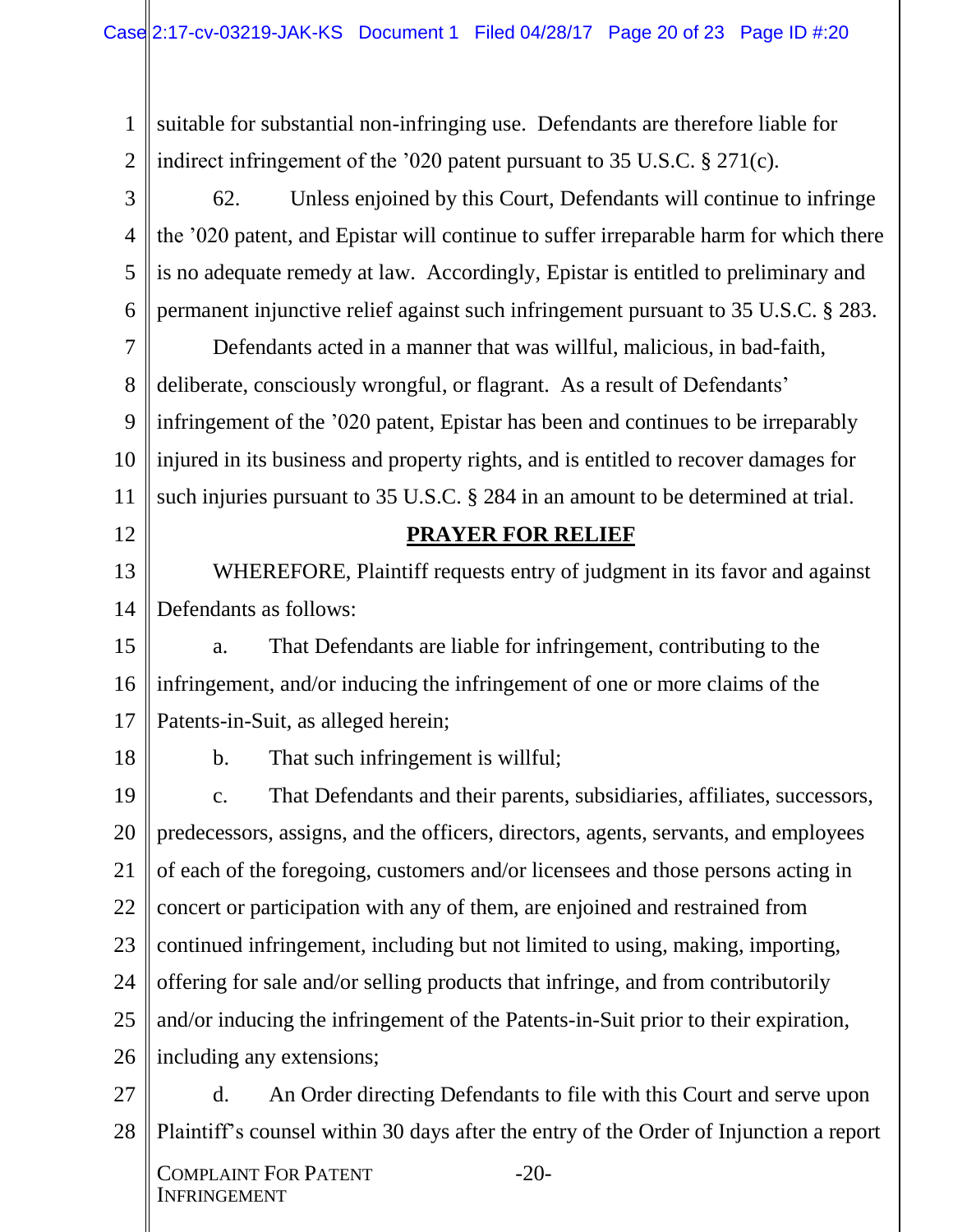$\parallel$ 

| 1              | setting forth the manner and form in which Defendants have complied with the          |                                                                                      |                                                                     |  |
|----------------|---------------------------------------------------------------------------------------|--------------------------------------------------------------------------------------|---------------------------------------------------------------------|--|
| $\overline{2}$ | injunction;                                                                           |                                                                                      |                                                                     |  |
| 3              | An award of damages adequate to compensate Plaintiff for the<br>e.                    |                                                                                      |                                                                     |  |
| $\overline{4}$ |                                                                                       | infringement that has occurred, in accordance with 35 U.S.C. § 284, in lost profits, |                                                                     |  |
| 5              |                                                                                       | price erosion and/or reasonable royalty, including pre-judgment and post-judgment    |                                                                     |  |
| 6              | interest at the highest rates allowed by law;                                         |                                                                                      |                                                                     |  |
| 7              | An accounting and/or supplemental damages for all damages<br>f.                       |                                                                                      |                                                                     |  |
| 8              | occurring after any discovery cutoff and through the Court's decision regarding the   |                                                                                      |                                                                     |  |
| 9              | imposition of a permanent injunction;                                                 |                                                                                      |                                                                     |  |
| 10             | An award of attorneys' fees based on this being an exceptional case<br>g <sub>1</sub> |                                                                                      |                                                                     |  |
| 11             | pursuant to 35 U.S.C. § 285, including prejudgment interest on such fees;             |                                                                                      |                                                                     |  |
| 12             | Costs and expenses in this action;<br>h.                                              |                                                                                      |                                                                     |  |
| 13             | i.<br>Such other and further relief, in law and in equity, as this Court may          |                                                                                      |                                                                     |  |
| 14             | deem just and appropriate.                                                            |                                                                                      |                                                                     |  |
| 15             |                                                                                       |                                                                                      |                                                                     |  |
| 16             |                                                                                       |                                                                                      |                                                                     |  |
| 17             |                                                                                       |                                                                                      |                                                                     |  |
| 18             |                                                                                       |                                                                                      |                                                                     |  |
| 19             |                                                                                       |                                                                                      |                                                                     |  |
| 20             | Dated: April 28, 2017                                                                 |                                                                                      | WILSON SONSINI GOODRICH & ROSATI<br><b>Professional Corporation</b> |  |
| 21             |                                                                                       |                                                                                      |                                                                     |  |
| 22             |                                                                                       |                                                                                      |                                                                     |  |
| 23             |                                                                                       |                                                                                      | By: /s/ James C. Yoon<br>James C. Yoon                              |  |
| 24             |                                                                                       |                                                                                      | <b>Attorney for Epistar Corporation</b>                             |  |
| 25             |                                                                                       |                                                                                      |                                                                     |  |
| 26             |                                                                                       |                                                                                      |                                                                     |  |
| 27             |                                                                                       |                                                                                      |                                                                     |  |
| 28             |                                                                                       |                                                                                      |                                                                     |  |
|                | <b>INFRINGEMENT</b>                                                                   | <b>COMPLAINT FOR PATENT</b>                                                          | $-21-$                                                              |  |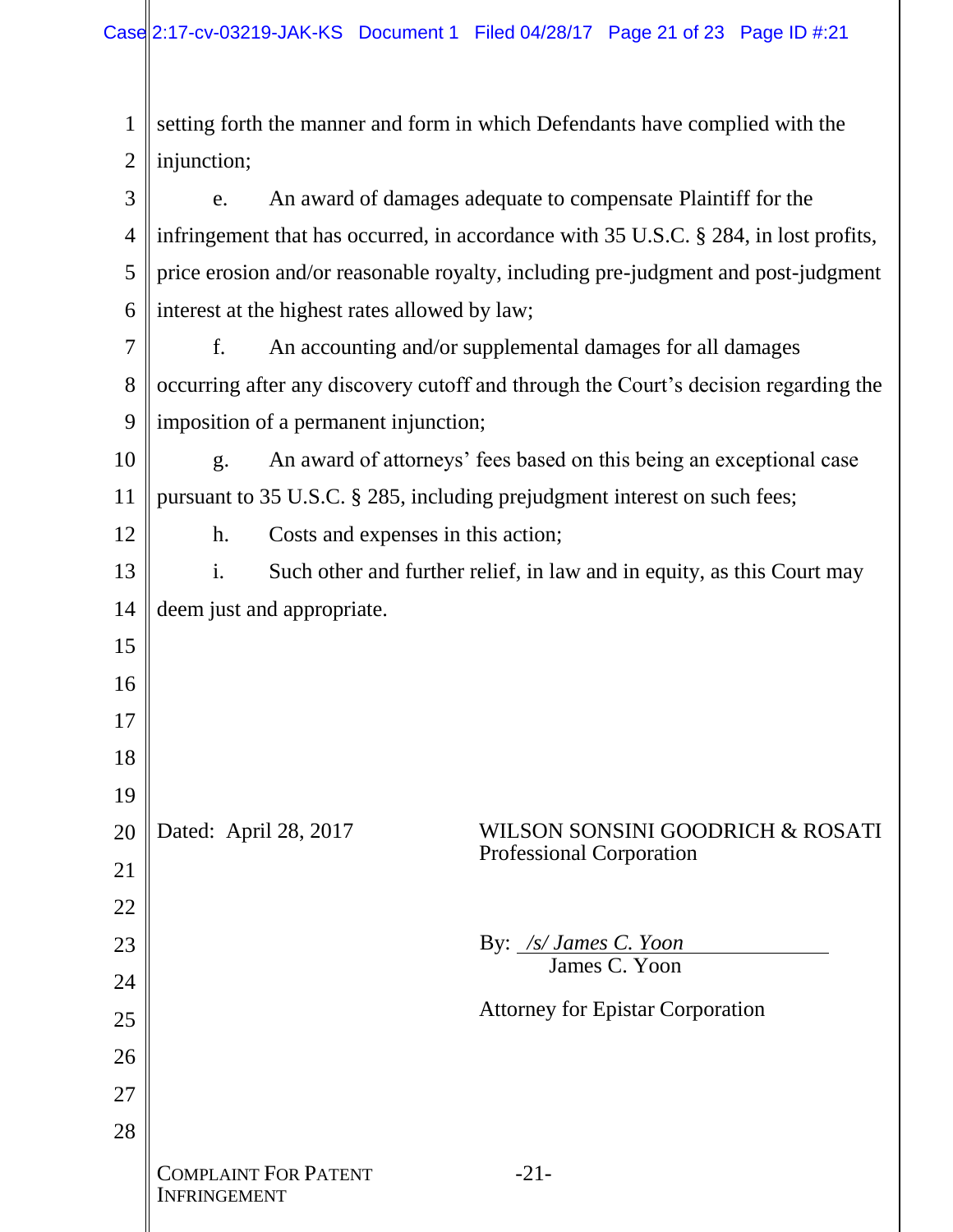|                |                                                             |  |                          | Case 2:17-cv-03219-JAK-KS Document 1 Filed 04/28/17 Page 22 of 23 Page ID #:22 |  |
|----------------|-------------------------------------------------------------|--|--------------------------|--------------------------------------------------------------------------------|--|
|                |                                                             |  |                          |                                                                                |  |
| $\mathbf{1}$   | <b>DEMAND FOR JURY TRIAL</b>                                |  |                          |                                                                                |  |
| $\mathfrak{2}$ |                                                             |  |                          | Pursuant to Rule 38(b) of the Federal Rules of Civil Procedure, plaintiff      |  |
| 3              | Epistar Corporation demands a trial by jury of this action. |  |                          |                                                                                |  |
| $\overline{4}$ |                                                             |  |                          |                                                                                |  |
| 5              | Dated: April 28, 2017                                       |  | Professional Corporation | WILSON SONSINI GOODRICH & ROSATI                                               |  |
| 6              |                                                             |  |                          |                                                                                |  |
| $\overline{7}$ |                                                             |  |                          |                                                                                |  |
| 8              |                                                             |  | By: /s/ James C. Yoon    | James C. Yoon                                                                  |  |
| 9              |                                                             |  |                          | <b>Attorney for Epistar Corporation</b>                                        |  |
| 10             |                                                             |  |                          |                                                                                |  |
| 11             |                                                             |  |                          |                                                                                |  |
| 12             |                                                             |  |                          |                                                                                |  |
| 13             |                                                             |  |                          |                                                                                |  |
| 14             |                                                             |  |                          |                                                                                |  |
| 15             |                                                             |  |                          |                                                                                |  |
| 16             |                                                             |  |                          |                                                                                |  |
| 17             |                                                             |  |                          |                                                                                |  |
| 18             |                                                             |  |                          |                                                                                |  |
| 19             |                                                             |  |                          |                                                                                |  |
| $20\,$         |                                                             |  |                          |                                                                                |  |
| 21<br>$22\,$   |                                                             |  |                          |                                                                                |  |
| 23             |                                                             |  |                          |                                                                                |  |
| 24             |                                                             |  |                          |                                                                                |  |
| 25             |                                                             |  |                          |                                                                                |  |
| 26             |                                                             |  |                          |                                                                                |  |
| $27\,$         |                                                             |  |                          |                                                                                |  |
| 28             |                                                             |  |                          |                                                                                |  |
|                |                                                             |  |                          |                                                                                |  |
|                | DOCUMENT TITLE                                              |  | $-22-$                   |                                                                                |  |

║